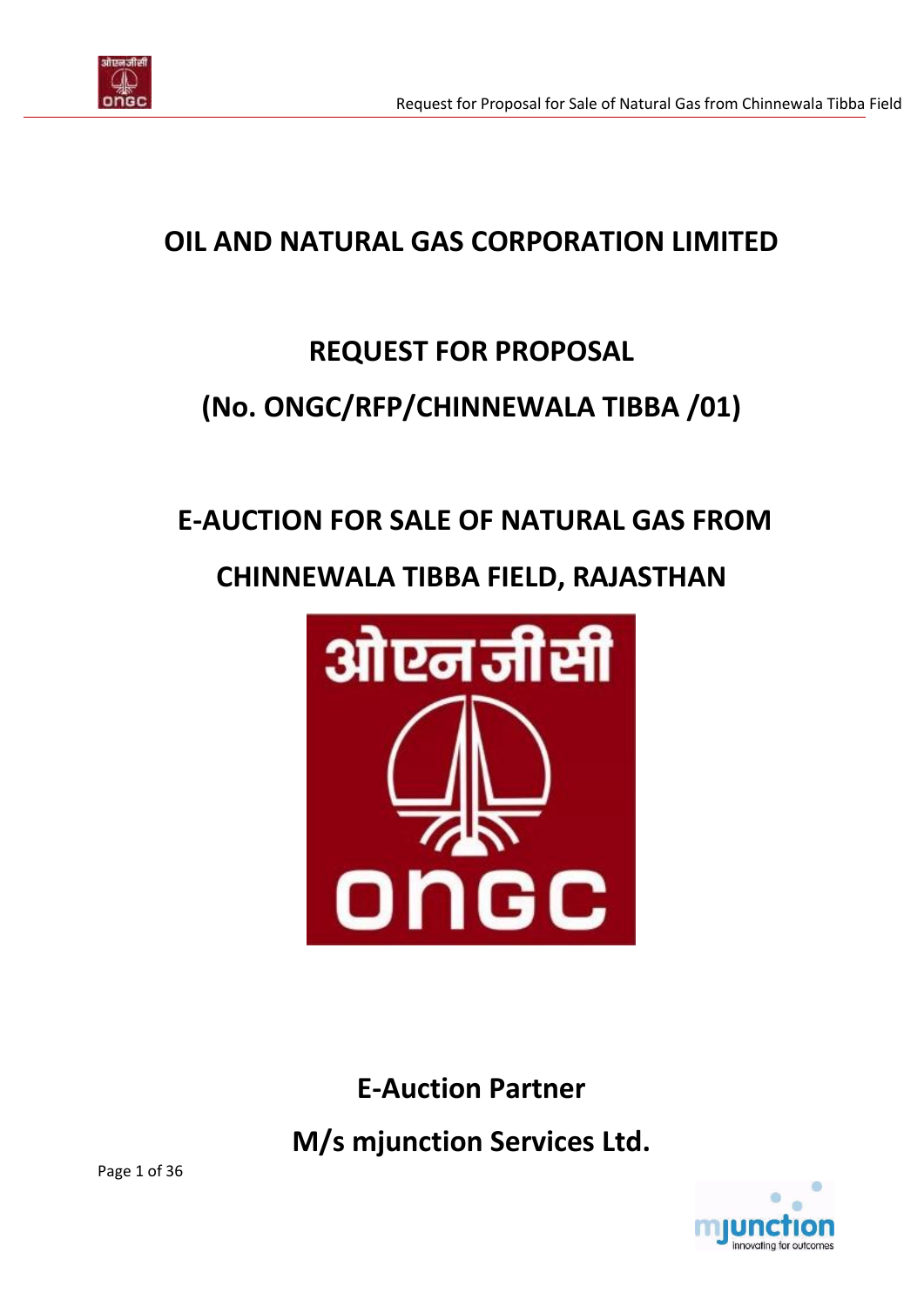

# **Contents**

| 4. |  |
|----|--|
|    |  |
|    |  |
|    |  |
|    |  |
|    |  |
|    |  |
|    |  |
|    |  |
|    |  |
|    |  |
|    |  |
|    |  |

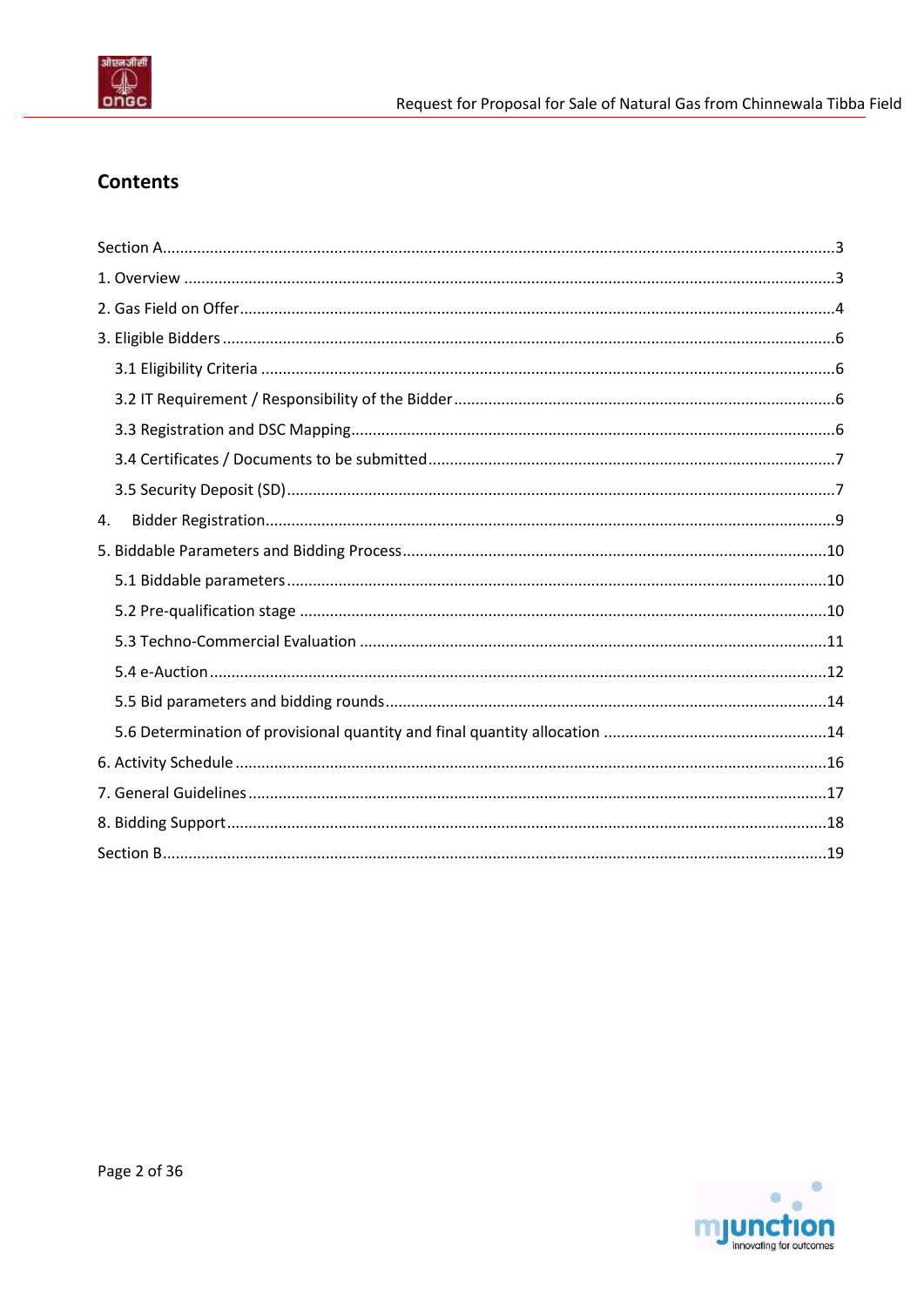

# Section A

# <span id="page-2-1"></span><span id="page-2-0"></span>1. Overview

- 1.1. **Oil and Natural Gas Corporation (ONGC),** is a public sector undertaking involved in Exploration & Production of crude oil and natural gas. Its registered office is in New Delhi. It is India's National Oil Company under the aegis of Ministry of Petroleum and Natural Gas. It is the largest upstream player in the country and produces around 70% of India's crude oil (equivalent to around 57% of the country's total demand) and around 84% of India's natural gas. In November 2010, the Government of India conferred the *Maharatna* status to ONGC.
- 1.2. ONGC is planning to conduct an online competitive auction for sale of gas from Chinnewala Tibba field of RKOE Asset, Jodhpur (Rajasthan). In line with this, ONGC has launched an e-auction for sale of 0.15 MMSCMD of natural gas.
- 1.3. The natural gas for sale will be available at pressure of 30 kg/cm<sup>2</sup> (Maximum), ex- Gamnewala GCS, RKOE Asset for a fixed tenure of 3 years. Interested/prospective Gas Consumers can source available gas by participating in this Auction process.
- 1.4. ONGC is the operator of Chinnewala Tibba field under the DSF policy and the above location/field is eligible for Marketing including Pricing freedom, as per Ministry of Petroleum & Natural Gas (MoP&NG) Notification No. O- 31018/149/2016-ONG. III dated 05<sup>th</sup> April, 2018.
- 1.5. In order to comply with Govt. Of India's Natural Gas Marketing Reforms dated 15<sup>th</sup> October 2020 and Discovery of Market Price for Domestically Produced Natural Gas through e-bidding (Notification No. Expl-15022(13)/234/2019-ONG-DV (P-32114)) dated 03 December, 2020, ONGC is hereby issuing a Notice Inviting Offer dated 07.02.2022 and invites offers from interested/prospective entities to offtake all or a portion of the 0.15 MMSCMD of gas available for sale from the Gas Field/s and in accordance with the terms and conditions of this Request for Proposal (RFP) and the Gas Supply Agreement (GSA).
- 1.6. ONGC has appointed M/s mjunction services limited as an independent agency empanelled by Directorate General of Hydrocarbons ("DGH"), to conduct bidding process for sale of gas through an online web based electronic bidding platform which is available at <https://eps.buyjunction.in/gasbidding> and link of this e-bidding platform is also available at DGH and ONGC websites. M/s mjunction Services Limited would herein after be called the Empanelled Agency.

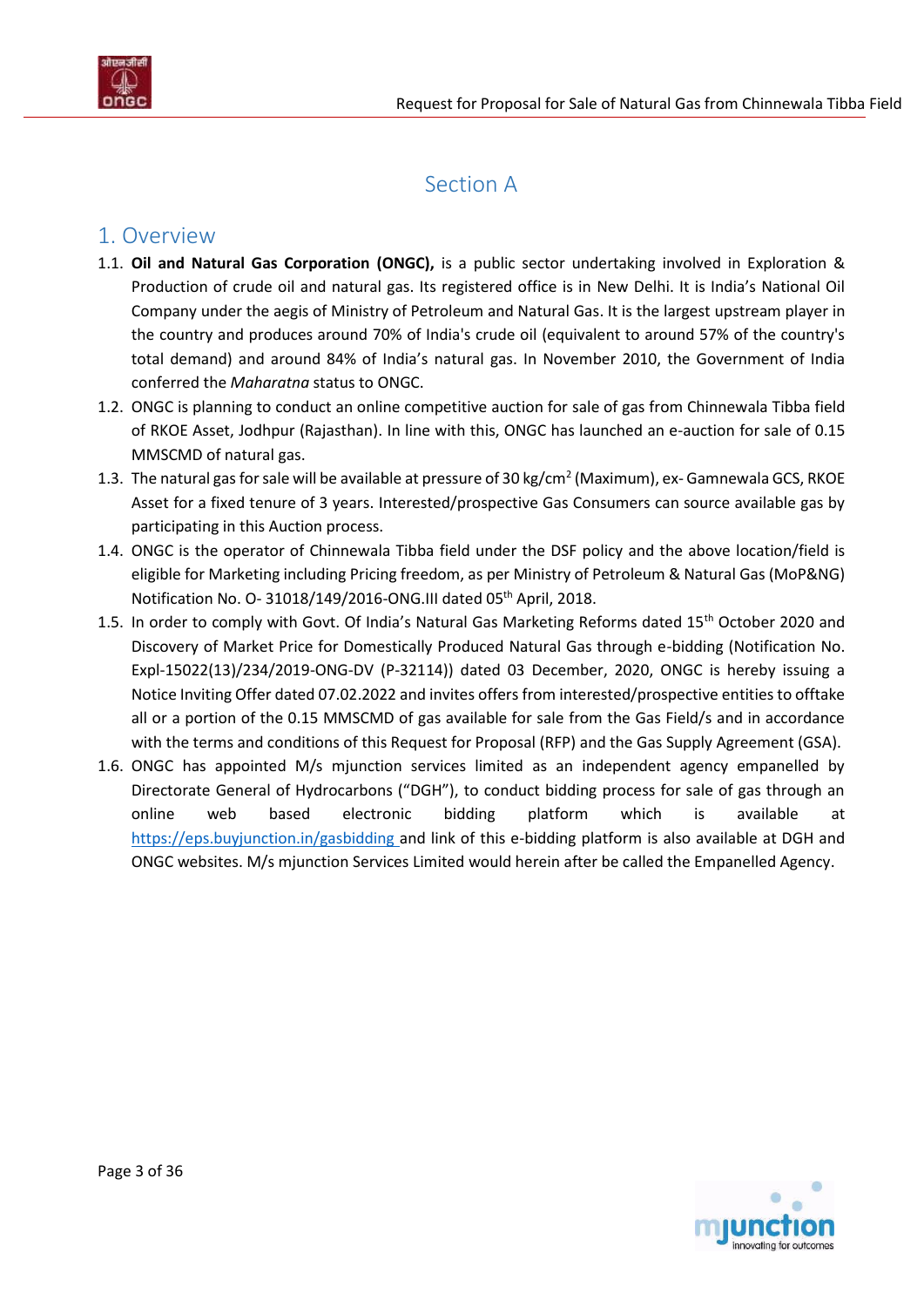

# <span id="page-3-0"></span>2. Gas Field on Offer

2.1. Details of the gas field on offer

| S.N | Parameter                                                                                                    | <b>Particulars</b>                                                                                                                                                    |
|-----|--------------------------------------------------------------------------------------------------------------|-----------------------------------------------------------------------------------------------------------------------------------------------------------------------|
| 1.  | Name of the field                                                                                            | Chinnewala Tibba field of Rajasthan Kutch-Onland<br>Exploratory Asset (RKOEA), Jodhpur (Rajasthan)                                                                    |
| 2.  | Gas Quantity offered for sale                                                                                | 0.15 MMSCMD                                                                                                                                                           |
| 3.  | Term                                                                                                         | 3 years                                                                                                                                                               |
| 4.  | Typical Calorific Value (KCal/SCM)                                                                           | Gross Calorific Value: 7481.215 KCal/SCM<br>Net Calorific Value: 6765.372 KCal/SCM                                                                                    |
| 5.  | <b>Delivery Point</b>                                                                                        | ex- Gamnewala GCS                                                                                                                                                     |
| 6.  | Pricing formula (US \$/mmbtu)                                                                                | Reserve Price Plus quoted premium, subject to a<br>Floor Price.<br>The Reserve Gas Price:<br>Domestic Gas Price + \$0.50/MMBTU (Mark-Up)<br>Floor Price: \$4.50/MMBTU |
| 7   | Tentative date of ONGC's readiness to<br>supply gas.                                                         | 01.04.2022                                                                                                                                                            |
| 8   | URL for registration and uploading of<br>documents by interested entities for<br><b>Technical evaluation</b> | https://eps.buyjunction.in/gasbidding                                                                                                                                 |

- 2.2. The Gas will be offered for a fixed term of 3 years. The term will start from either the date of actual commencement or 15 days before expiry of offtake window, whichever is earlier. Further, the tenure may be extended for a maximum period of 2 years on mutually agreed basis subject to availability of gas and ONGC's ability to supply.
- 2.3. The successful bidder/s will have to sign the Gas Supply Agreement (GSA) annexed hereto at Exhibit-1 within 15 days of issuance of NOA.
- 2.4. It is the responsibility of the successful bidder to complete the signing of GSA and adhere to all the terms and conditions mentioned in this RFP.
- 2.5. An offtake window of 90 days from the ONGC's readiness date or Date of NOA, whichever is later, would be provided to the Buyer to off-take gas .
- 2.6. During the offtake window, ONGC and Buyer may mutually agree for a start date for gas offtake.
- 2.7. Further, during offtake window period, ONGC shall have no obligation to supply Gas (or liability for failure to supply Gas) and Buyer shall have no obligation to take Gas (or liability for failure to take Gas).
- 2.8. A commissioning period of 90 days from actual date of gas off-take shall be provided additionally to Buyer during which the Minimum Guaranteed Off-take (MGO) shall be kept on the Buyer's nomination. Provided that the Buyer's nomination cannot be less than 50% of minimum contracted quantity during this commissioning period. In case of delay in offtake of gas beyond the offtake window period, then it

Page 4 of 36

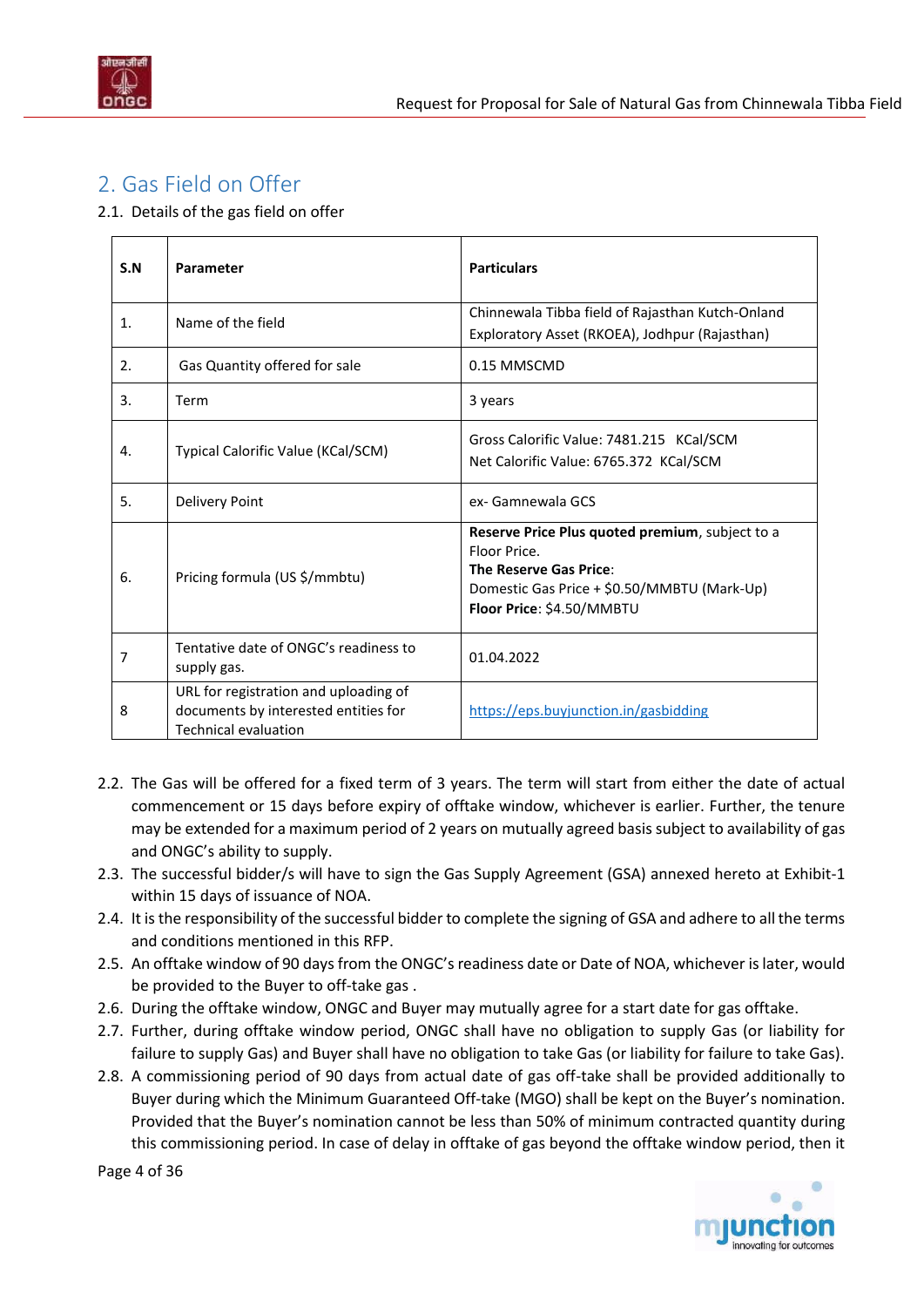

would be presumed that gas offtake has commenced and ONGC would recover the MGO in line with the provisions of GSA Article No. 05 and 14.

2.9. In case gas supply starts within the off-take window period, the off-take window period will end and thereafter the Commissioning period will be presumed to be commenced from actual date of gas supply. In case the gas supply does not commence within the commissioning period of 90 days due to reasons solely attributable to Buyer, then on expiry of commissioning period, ONGC reserve the right to cancel the allocation.

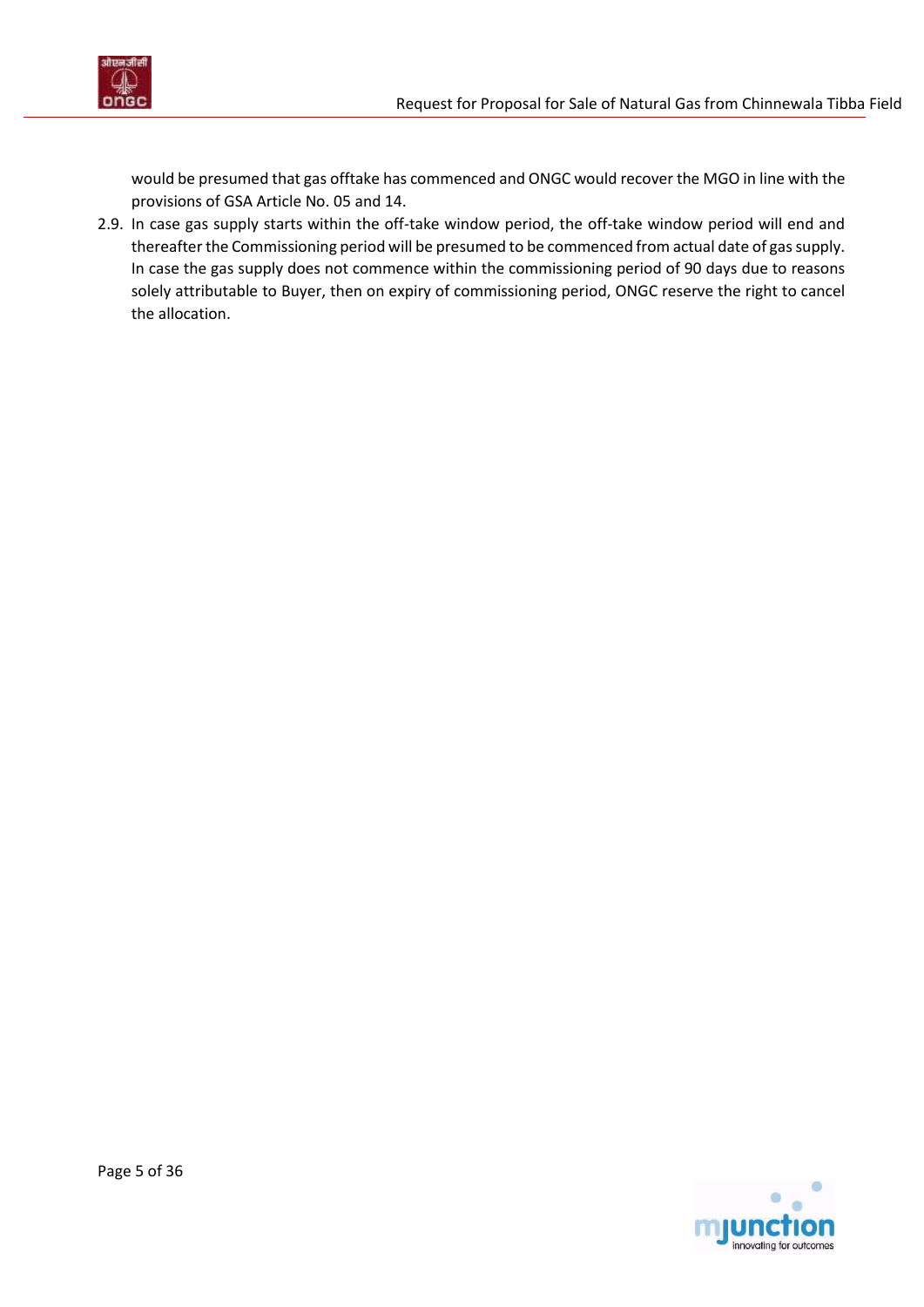

# <span id="page-5-0"></span>3. Eligible Bidders

The following eligibility criteria's will need to be complied by all the bidders

## <span id="page-5-1"></span>**3.1 Eligibility Criteria**

- 3.1.1.Submission of the bid should be from users of gas, existing as well as new industries, including reseller of gas. There is no 'Sectoral Priority' and bids from all existing as well as new industries will be treated at par.
- 3.1.2.The Bidder, if successful, shall submit an undertaking (as per format placed at [Appendix 8A\)](#page-28-0) prior to commencement of gas off-take declaring that Bidder has obtained all necessary statutory/ regulatory approvals and compliances for commencement of gas off-take. The successful Bidder would hold harmless and Indemnify ONGC against any loss, damage, notice, prosecution etc arising out of commencement of gas by ONGC relying on the undertaking furnished by the successful Bidder.
- 3.1.3.ONGC shall not be liable for failure of the bidder/s to obtain any statutory/regulatory clearances. The bidder shall submit an Undertaking in the format prescribed at [Appendix-8](#page-26-0) of the RFP for above compliances.
- 3.1.4. Bidder/s can bid up to a maximum of gas quantity on offer or part thereof (in multiple of 5,000 SCMD), subject to a minimum of 10,000 SCMD.
- 3.1.5.Bidder/s who are in position to start drawl of gas from the date of ONGC's readiness date, should submit their bids.

## <span id="page-5-2"></span>**3.2 IT Requirement / Responsibility of the Bidder**

- 3.2.1.Bidder should have a laptop or desktop with decent internet connection (10mbps and above).
- 3.2.2.E-Portal shall be best viewed in Internet Explorer 9.0. If bidder/s are using Internet Explorer 10 or above then compatibility view is to be enabled which is available under Tools menu.
- 3.2.3.Due to security vulnerabilities, all bidder/s are requested to configure the following changes in Browser (Internet Explorer) & Java console.
	- A. Configuration of TLS 1.2 in Internet Explorer.
	- B. Installation of Java Runtime Environment 1.8 latest update. Configuration of TLS 1.2 in Java Control Panel
- 3.2.4.Bidder/s please refer the 'Browser Setup' tab for details.
- 3.2.5.Bidder/s may send an email to [ongcgasbidding@mjunction.in](mailto:ongcgasbidding@mjunction.in) or call helpdesk (mentioned in the portal) if they face any difficulties in registration and setting up DSC.

### <span id="page-5-3"></span>**3.3 Registration and DSC Mapping**

3.3.1.The portal will be available for registration on a date specified in [Clause 6](#page-15-1) of this RFP. Every Bidder would be required to fill a small registration form and will have to enter his/her name, designation, contact number, organization name, PAN number of organisation, GSTIN number, gas consumption facility name & address, and other required details. Bidder/s would need to attach a valid Class III

Page 6 of 36

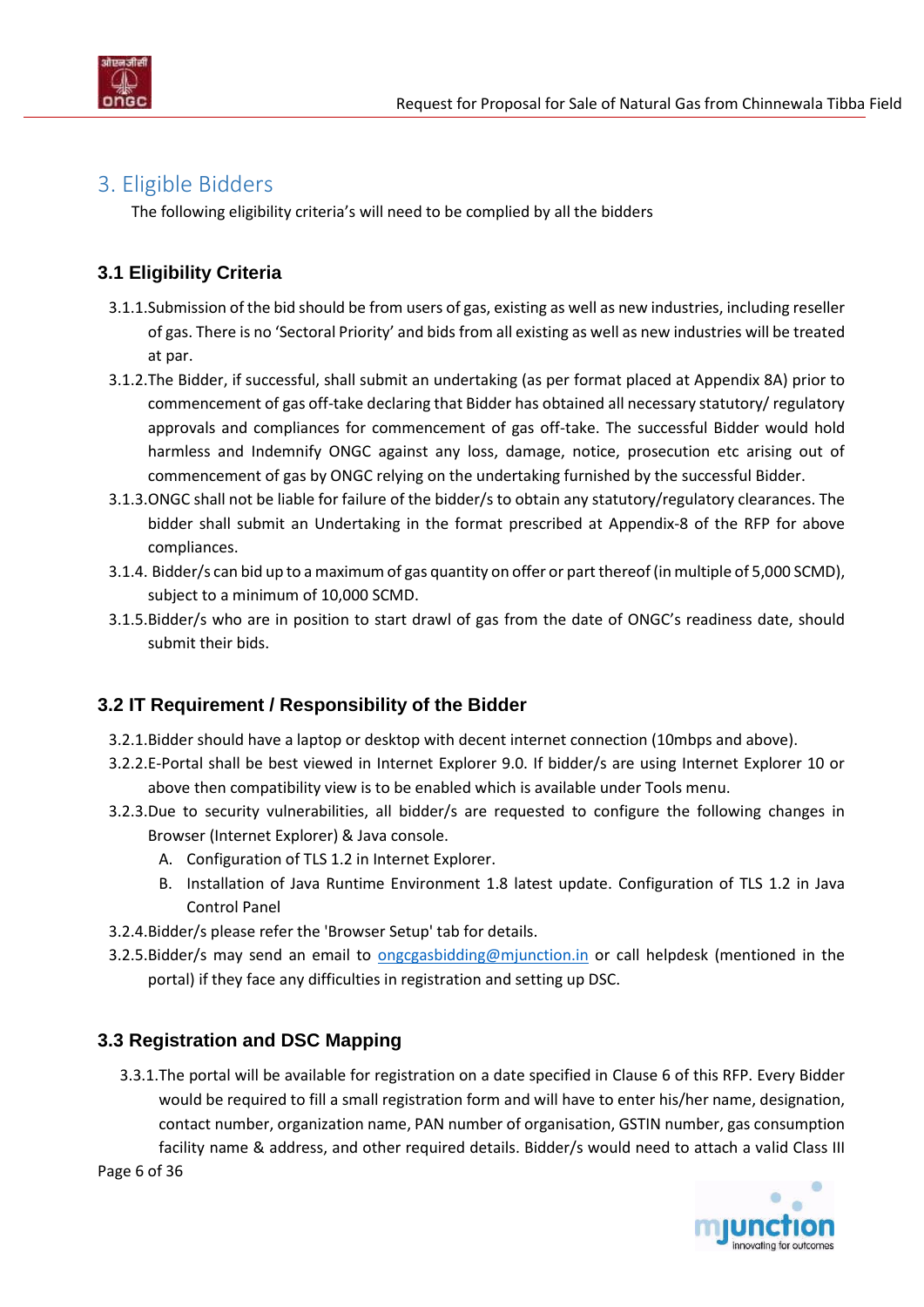

Digital Signature Certificate (DSC) issued in the name of authorized person of the bidding organization. The DSC should be issued on the email address of the authorized person and same should be used for registering on the platform.

### <span id="page-6-0"></span>**3.4 Certificates / Documents to be submitted**

3.4.1.Bidder/s are required to mandatorily submit / upload the following documents with DSC signature:

- A. Registration/ incorporation certificate for companies, LLPs and Co-operative societies or Partnership Deed in case of partnership firms.
- B. Audited financial statements of immediate previous Financial Year.
- C. Valid PAN and VAT/CST/GST (as applicable) Registration certificate
- D. Security Deposit as pe[r clause 3.5](#page-6-2)
- E. Power of Attorney / Board Resolution in the name of the authorized representative of the Bidder
- F. Declarations/Undertakings etc., mentioned under [section B](#page-18-0) (including Integrity Pact duly signed & witnessed).
- G. Register of directors, shareholders of the company

### <span id="page-6-3"></span><span id="page-6-2"></span><span id="page-6-1"></span>**3.5 Security Deposit (SD)**

- 3.5.1.Bidder to submit Security Deposit in the form of Bank Guarantee (BG)/ Letter of Credit (LC) as per format indicated i[n Section-B.](#page-18-0)
- 3.5.2.Bidders shall be required to separately send the **Original** Security deposit to Empanelled Agency's office within 3 days of the last date for bid submission as indicated in Clause 6 of the activity schedule.

#### **Address to**:

Mr. Rehan Firdausi (EPS) mjunction Service Limited Corporate Headquarters Godrej Waterside tower 1,3rd & 9th Floor, Plot no. 5, Block DP Sector V Salt Lake City, Kolkata Pin- 700 091

#### **SD Submission process**

- 3.5.3.Bidder to provide Security Deposit of Rs. 30 Lakh to participate in the Bidding process.
- 3.5.4.Bidder can submit the Security Deposit in the form of either Bank Guarantee (BG) or Letter of Credit (L/C).

Unconditional **Irrevocable Bank Guarantees (BGs**), in the prescribed format as per **[Appendix-5](#page-21-0)** of Section B, have to be given from the Nationalized/Scheduled Commercial banks only (in case of scheduled commercial private sector bank minimum AA credit rating from any of

Page 7 of 36

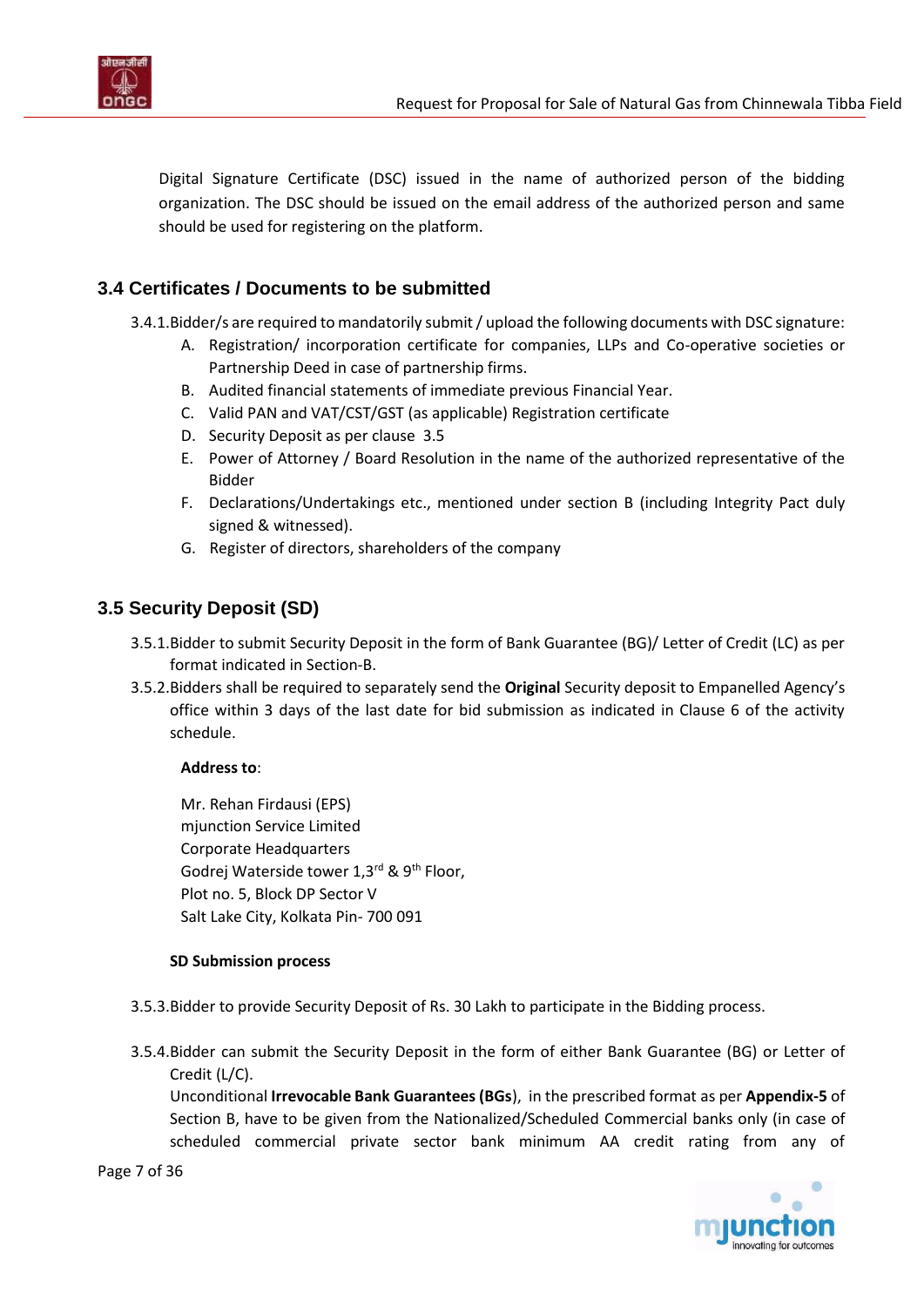

ICRA/CRISIL/CARE/IND-RA will be required), on non-judicial stamp paper/franking receipt as per applicable stamp duty. The non-judicial stamp paper/franking receipt should be either in the name of the issuing bank or the bidder.

**Irrevocable Letter of Credit** (L/C) which allow the beneficiary multiple part encashment can also be provided as Security Deposit. The format for Letter of Credit for Security Deposit (SD) is provided in **[Appendix-6](#page-24-0)** of Section B. Such Security Deposit (SD) shall be issued by a Scheduled/Nationalized bank (in case of scheduled commercial private sector bank minimum AA credit rating from any of ICRA/CRISIL/CARE/IND-RA will be required).

A confirmation in this regard shall be obtained from the issuing bank of the bidder.

The bank details for issuance of Security Deposit is given below: Account Name- OIL AND NATURAL GAS CORPORATION LTD, Account NO- 10827354672 Bank Name- SBI, Spl Branch, Jodhpur Branch Code- 000659 and IFSC- SBIN0000659.

In case of Security Deposit is being provided from a scheduled commercial private sector bank then the requirement of AA credit rating of the bank would be checked at the time of submission and subsequent renewal thereof (if any).

- 3.5.5.The SD may be submitted either in the form of BG or L/C, however, combination of both is not allowed and this SD should be valid till the date of ONGC readiness date plus 180 days.
- 3.5.6.The Security Deposit of the successful Bidder shall be returned to Bidder on submission of payment security against the gas supplies as per terms of GSA Article No. 14.12.
- 3.5.7.**Forfeiture of SD**: The Security Deposit (SD) submitted by bidders shall be forfeited by ONGC in the following events:
	- A. Bidder withdraws the bid during validity period or any extension there of duly agreed by the bidder.
	- B. Bidder varies or modifies the bid in a manner not acceptable to ONGC during the validity period or any extension thereof duly agreed by the bidder.
	- C. Non-signing of Gas Supply Agreement within 15 days of issuance of NOA.
	- D. Non submission of Payment Security atleast 15 days prior to ONGC readiness date.
	- E. Bidder is disqualified from the Bidding process prior to award of contract according to the provisions under Section 3 of Integrity Pact attached at [Appendix-10](#page-30-0) of Section B.
	- F. On the occurrence of any other event as stipulated in the RFP.
	- G. If bidder backs out after issue of the NOA.
- 3.5.8.On finalization of the bidding process, Security Deposit (SD) of unsuccessful Bidders will be returned without any interest within 7 days of the Bidding completion date.
- 3.5.9.After the auction process, in case bidder is allocated less than 10,000 SCMD, Bidder would be entitled to surrender entire gas allocated. In case of surrender of gas within 3 working days from the auction completion date, the Security Deposit of such bidder shall not be forfeited. In case the bidder fails to notify ONGC of surrendering of gas, the gas shall be deemed to have been allocated and NOA would be issued thereafter.



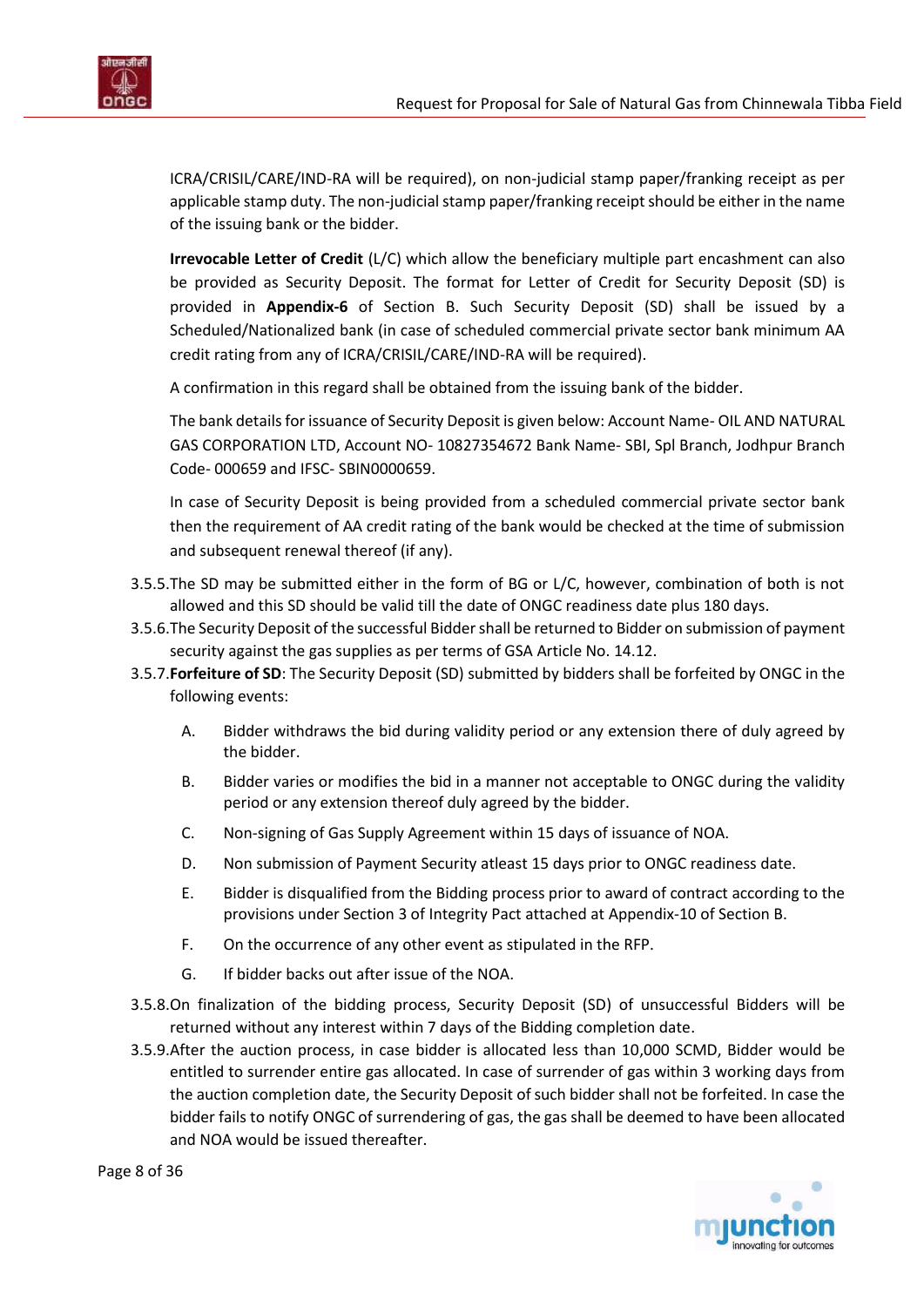

# <span id="page-8-0"></span>4. Bidder Registration

- 4.1. **Registration on the bid registration portal:** All bidders would be required to visit the link of the eportal<https://eps.buyjunction.in/gasbidding> for submission of all technical documents.
- 4.2. Steps to be followed by the bidders prior to the submission of the technical documents:
	- A. Purchasing of a class III DSC (Digital Signature Certificate)
	- B. Registering in the e-portal and mapping the DSC
	- C. System will generate user ID and password and send via email to the registered email ID of the Bidder
	- D. Bidders can send email on **ongcgasbidding@mjunction.in** or call the helpdesk (mentioned in the portal) in case of any difficulty in setting up DSC and registration.

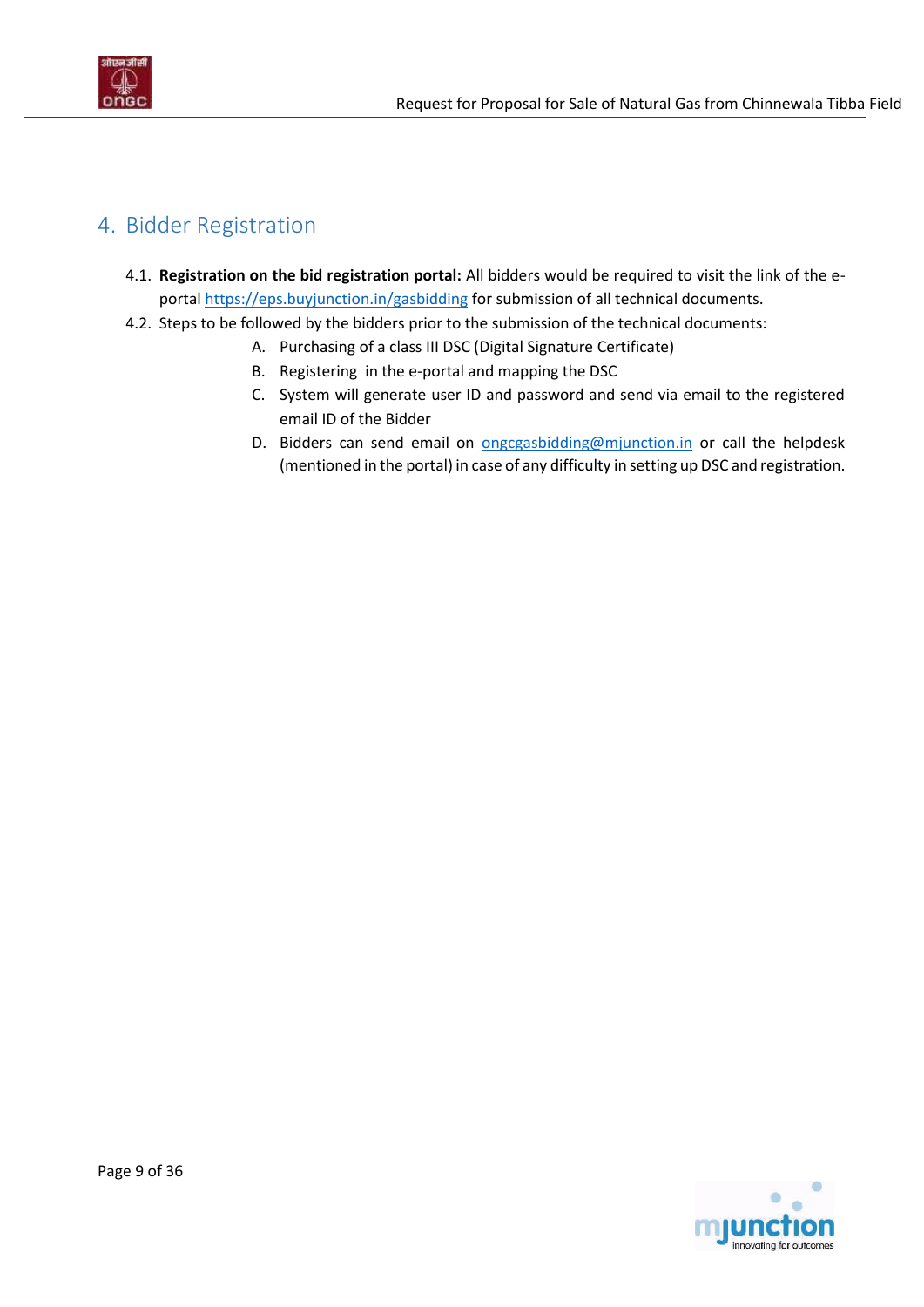

# <span id="page-9-1"></span><span id="page-9-0"></span>5. Biddable Parameters and Bidding Process

### 5.1 **Biddable parameters**

- 5.1.1.To participate in the E-Bidding Process, each Bidder shall be required to quote valid bids against the two parameters: **Initial Premium over the Reserve Gas Price and Volume**.
- 5.1.2. **Price:** The "Reserve Gas Price" (in USD/MMBTU on GCV) is "Domestic Gas Price + USD 0.50/MMBTU (Mark-Up)". The "Domestic Gas Price" (on GCV basis) is the price as notified by PPAC/ MOP&NG, Govt. of India from time to time, as per the "New Domestic Natural Gas Pricing Guidelines, 2014", Ref. No.22013/27/2012-ONG D.V. dated 25.10.2014. The current Domestic gas price applicable for the period from 01.10.21 to 31.03.22 is USD 2.90/MMBTU (on GCV basis).
- 5.1.3. Bidder is required to quote '**P**', which would be the positive non-zero premium over the Reserve Gas Price. The "**P**" can be made in the increment of USD 0.10/MMBTU. Only upward increments of the price shall be allowed and it cannot be decreased.
- 5.1.4.Contract Gas price (in USD/MMBTU rounded off to 2 decimals) shall be the higher of the

(a) Reserve Gas Price + Quoted Premium (P) or

(b) Floor Price + Quoted Premium (P)

The "Floor Price" (in USD/MMBTU on GCV) is "USD 4.50/MMBTU".

- 5.1.5.**Volume:** The bidder can quote minimum of 10,000 SCMD and up to a maximum of gas quantity on offer or part thereof (in multiple of 5,000 SCMD).
- 5.1.6.During the E-Bidding Process, the volume bid can be increased or decreased, provided that the 'Bid against price' is simultaneously increased. The volume can be increased or decreased in multiples of 5,000 SCMD. However, Bidder shall not be allowed to reduce the Bid volume below the provisionally allocated volume.

#### **Document to be uploaded:**

- 5.1.7.The Bidders would be required to submit the bidding documents as per the list of documents as specified in [Clause 5.3](#page-10-1) for techno-commercial evaluation. The documents would be required to be duly signed (using DSC) and uploaded on the portal before the due date as specified i[n Clause 6](#page-15-1) of this RFP.
- 5.1.8.Bidder has to mention the usage of gas for which gas sourcing is planned.
- 5.1.9.The overall bidding process is divided into 3 stages: (i) Pre-qualification stage (ii) Techno-commercial evaluation (iii) e-Auction

### <span id="page-9-2"></span>5.2 **Pre-qualification stage**

5.2.1. **Publishing of bidding documents:** To apprise potential Bidders of the auction process, the RFP (Request for Proposal) and GSA, etc. would be made available on landing page of the e-portal of Empanelled Agency. The Bidders would be able to download these documents without registering on the platform.



Page 10 of 36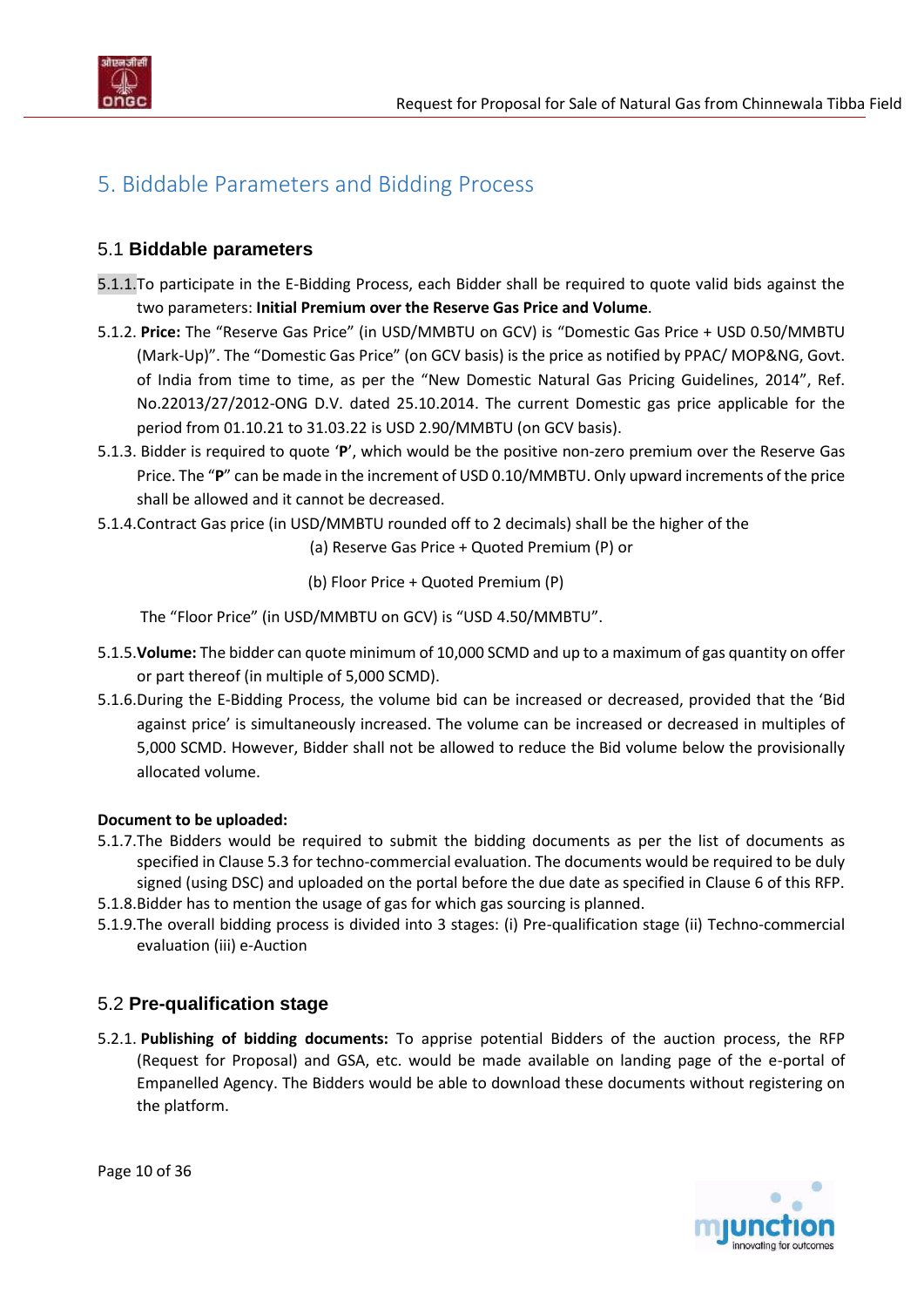

- 5.2.2. Clarifications to Bidders' queries: Bidders would be able to send their queries to the designated email address (ongcgasbidding@mjunction.in) before registering on the portal. However, post registration on the portal, the bidders would also be able to upload their queries on the portal. The clarification to all the queries would be hosted on the e-portal.
- 5.2.3.**Pre-bid meeting:** A pre-bid meeting would be organized on a date specified i[n Clause 6](#page-15-1) of this RFP. The pre-bid meeting would be an interactive session and provide Bidder/s, the opportunity to seek further clarifications and understand the process better. The Pre-bid meeting would be open to all the interested Bidder/s. The Bidder/s willing to participate in the pre-bid meeting would be required to nominate maximum of two representatives from their organization to take part in the meeting. Bidders would be required to use their official email address to share the name, email address and phone number of the nominated person(s) to the designated email address [\(ongcgasbidding@mjunction.in\)](mailto:ongcgasbidding@mjunction.in).
- 5.2.4.**Registration on the e-auction portal:** After the last date of submission of bid documents (as mentioned in [Clause 6](#page-15-1) of this RFP), all the bidders who have submitted their documents for techno-commercial evaluation will be provided with the login credentials of the auction portal.

### <span id="page-10-1"></span><span id="page-10-0"></span>**5.3 Techno-Commercial Evaluation**

5.3.1. Techno-commercial evaluation would be carried out for all the bids received and a list of Technocommercial qualified Bidders shall be prepared.

#### **Technical Criteria**

- 5.3.2. Bid should be complete and covering the entire scope of gas supply and should conform to the terms and conditions of the gas supply indicated in the RFP, duly supported with documents wherever required. In case of incomplete and non-confirming bids, the bid may be rejected.
- 5.3.3. Bidder need to submit documentary proof being certified copy of the Firm's Memorandum of Association (for a registered company), Partnership deed(for partnership firm) or declaration from Proprietor in case of a proprietary firm (as applicable depending on type of firm) detailing the nature of business the firm is engaged in.
- 5.3.4. Bidder to submit Security Deposit either in the form of Bank Guarantee (BG) or Letter of Credit (L/C) as mentioned in [clause 3.5](#page-6-2) of the RFP.
- 5.3.5. The bidder should submit a declaration [\(Appendix-9](#page-29-0) of Section B) with Techno-commercial Bid to the effect that neither the bidder themselves, nor any of its allied concerns, partners or associates or directors or proprietors involved in any capacity (the "bidder group"), are currently serving any banning orders issued by ONGC or its subsidiaries debarring the bidder group from carrying on business dealings with ONGC or its subsidiaries. The bid without such declaration shall be rejected.

#### **Commercial criteria**

The bid duly completed in all respect duly signed along with all enclosures should be submitted through the e-bidding portal.

5.3.6.For ascertaining commercial eligibility of the bidder, Net worth of the bidder for the previous immediate financial year shall be considered. Bidder to submit audited annual accounts of previous immediate financial year for ascertaining their Commercial eligibility. The date (i.e. the financial period

Page 11 of 36

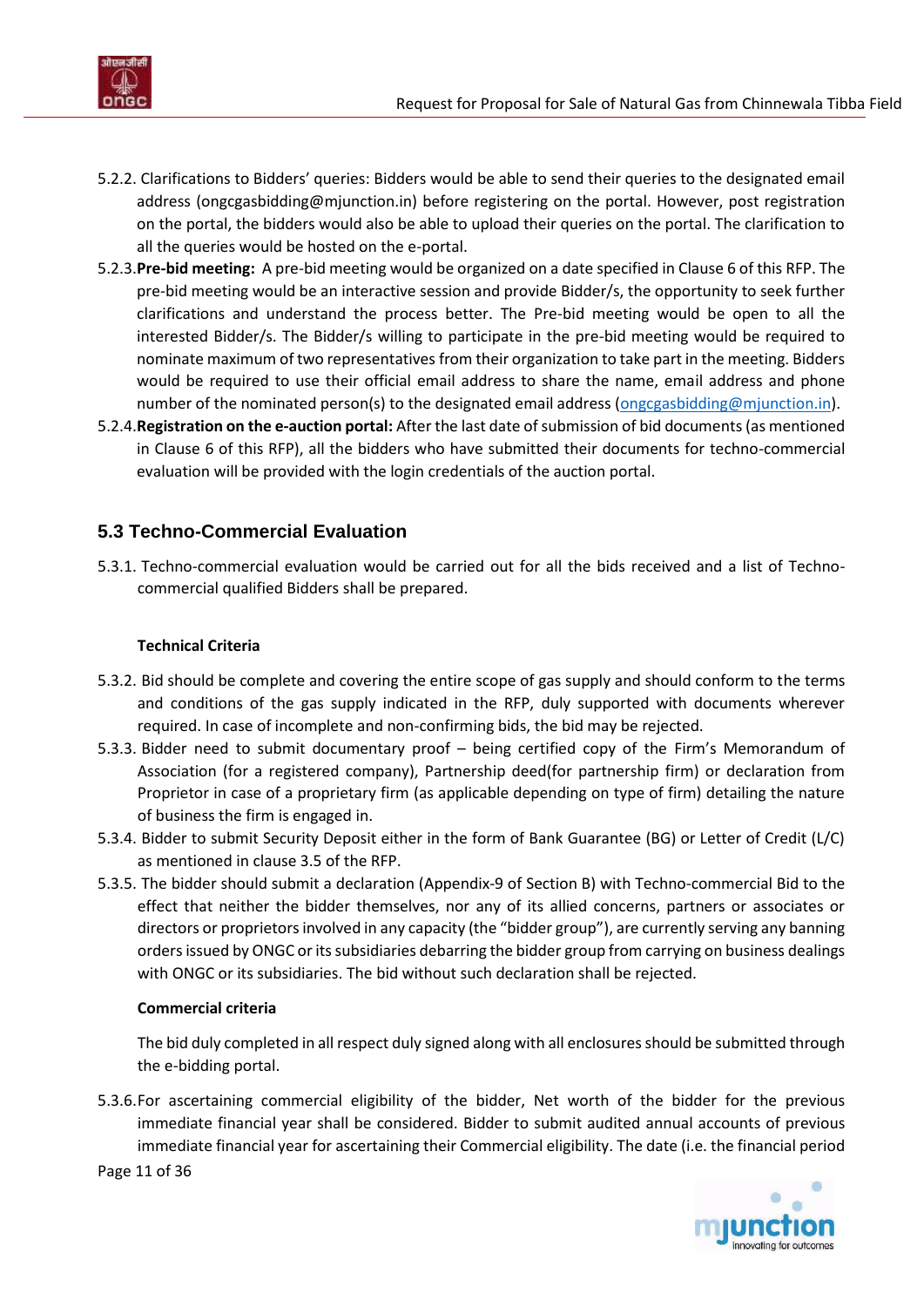

closing date) of the immediate previous year's annual accounts should not be older than eighteen (18) months from the date of NIO.

- 5.3.7.In case the bidder is a newly formed company (i.e. one which has been incorporated in last 5 years from the NIO date , who does not qualify financial criteria (i.e. Net-worth being positive)) by itself and submits its bid based on the financial strength of its promoter company, then same financial criteria would also apply to its promoter company and for ascertaining the same, the following documents need to be submitted:
	- A. Financial statement showing positive Net worth of the promoter.
	- B. Corporate Guarantee on the promoter company's letter head signed by an authorized official undertaking that they would financially support the newly formed company for executing the Contract in case the same is awarded to them and would be ultimately liable for fulfilling the obligations of the Buyer, and
	- C. 'Certificate of Incorporation' issued by Registrar of Companies (in case bidder is a company, notarised Partnership deed or document of proprietorship firm, etc. as the case may be)
- 5.3.8.In case the bidder is a subsidiary company (should be a 100% subsidiary of the parent/ultimate parent/holding company) and does not meet the financial criteria i.e. Net-worth being positive) by itself and submits its bid based on the financial strength of its parent/ultimate parent/holding company, then same financial criteria would also apply to the parent/ultimate parent/holding company and ascertaining the same following documents need to be submitted:
	- A. Financial Statement showing positive Net worth of the parent/ultimate parent company.
	- B. Corporate Guarantee on parent/ultimate parent/holding company's letter head signed by an authorized official undertaking that they would financially support their 100% subsidiary company for executing the Contract in case gas is allocated to them and would be ultimately liable for fulfilling the obligations of the Buyer.
	- C. The bidder shall submit documentary evidence that the company is a 100% subsidiary of the parent/ultimate parent/holding parent company.

### **Notification to eligible Bidders:**

- 5.3.9.After the techno-commercial evaluation of the documents, all eligible Bidders will be informed of their advancement to next phase of the bidding process for auction which would be done on [https://auction.coaljunction.com](https://auction.coaljunction.com/) on the date specified in [Clause 6](#page-15-1) of this RFP.
- 5.3.10. At the start of the Bidding process, the initial price bid, volume and tenure quoted by all the eligible bidders would be decrypted by the system.

## <span id="page-11-0"></span>**5.4 e-Auction**

5.4.1. All the qualified bidder/s will be contacted by the Empanelled Agency for e-auction.

#### **Rules & regulations on conduct of e-Auction:**

- 5.4.2.During the Auction, bidder/s may contact the auction helpdesk numbers for any assistance/clarification regarding online bid submission as pe[r Clause 8.](#page-17-1)
- 5.4.3.All Bidders are required to be active during bidding.

Page 12 of 36

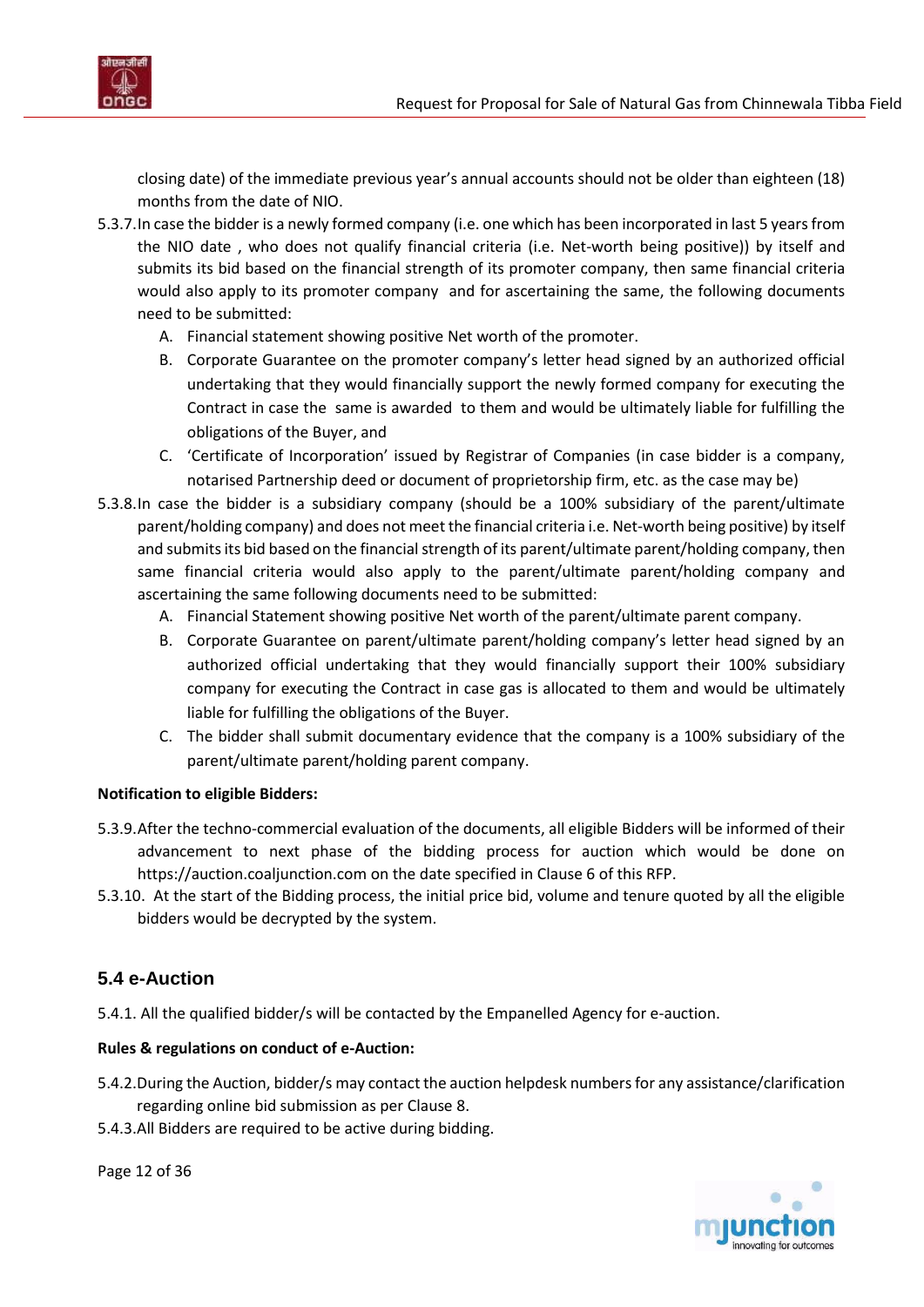

- 5.4.4.The bidder/s must also ensure that their contact nos. be kept free from any other calls so that empanelled agency's representatives can reach out to the bidder/s easily whenever required.
- 5.4.5.Bidder/s to ensure stable connectivity. Empanelled Agency or ONGC will not be responsible for any disconnectivity or infrastructural failure at Bidder's end.
- 5.4.6.Bidder/s to keep their email inbox open to receive any files, if sent, during the event.
- 5.4.7.Empanelled Agency recommends to bid at least 5 minutes prior to auction closing time to avoid any last minute bid placement. Bidders placing their bids at the last minute will be doing so at their own risk. It is advised to bid well in advance of the auction closing time.
- 5.4.8.E-auction will start as per the time schedule intimated in [Clause 6.](#page-15-1) The time indicated in notice is fixed and under no circumstance will this time be changed. Bidders are required to take necessary steps and be prepared to commence participation at the above mentioned time.
- 5.4.9.All organizations to note that the executive of the participating organization placing bids online shall be treated as an authorized representative of the organization for placement of bid on behalf of their organization.
- 5.4.10. The bidder/s need to change their password to keep it secure. Empanelled Agency or ONGC will not be responsible for any misuse of bidder/s Login ID and password.
- 5.4.11. Bids once made, cannot be cancelled / withdrawn. ONGC shall take appropriate action in case of nonacceptance of allocation by the bidder/s (in case the same is conforming to RFP conditions).
- 5.4.12. Multi log in using the same User ID & Password is not permitted. Please note that Bidder can login with their respective user id and password from one connection only. Simultaneously logging in using the same user id and password is not possible. In case simultaneous login happens then second logger will receive a message that some body is already logged in & in case Bidder is still interested to login, the first person will be logged out.
- 5.4.13. Participating bidders need to ensure continuous, uninterrupted and secure operations at their end. Empanelled Agency shall not be responsible for any interruption or failures on these counts.
- 5.4.14. Bidder is responsible for maintaining the confidentiality of their User ID and Password for restricting access to their computer, computer system and computer network and bidder shall be held responsible for all activities that occur using their User ID and Password.
- 5.4.15. All commercial/ contractual terms are offered by and agreed to between Bidder and ONGC alone. Empanelled Agency does not have any control or does not determine or advise or in any way involve itself in the offering or acceptance of such commercial/ contractual terms between Bidder/s and ONGC.
- 5.4.16. The e- auction schedule shall be communicated to all the eligible bidders. ONGC retains the right to cancel or reschedule or relaunch of the e - Auction.
- 5.4.17. ONGC's decision on award of Contract in accordance with the terms and conditions of the bidding document shall be final and binding on all the bidder/s.

#### **Mock run and training of the Bidding platform to Bidders**

5.4.18. Prior to the E-Bidding Date, the Empanelled Agency shall organize a mock run of E-Bidding Process to help Bidder/s familiarize themselves with the features of the E-Portal. Such mock run shall be held on a predetermined date as specified in [Clause 6](#page-15-1) of this RFP. The Empanelled Agency shall notify the requisite details for the mock run to relevant Bidders via email. Bidder/s can either complete the training modules uploaded on the portal or can opt for offline training session.

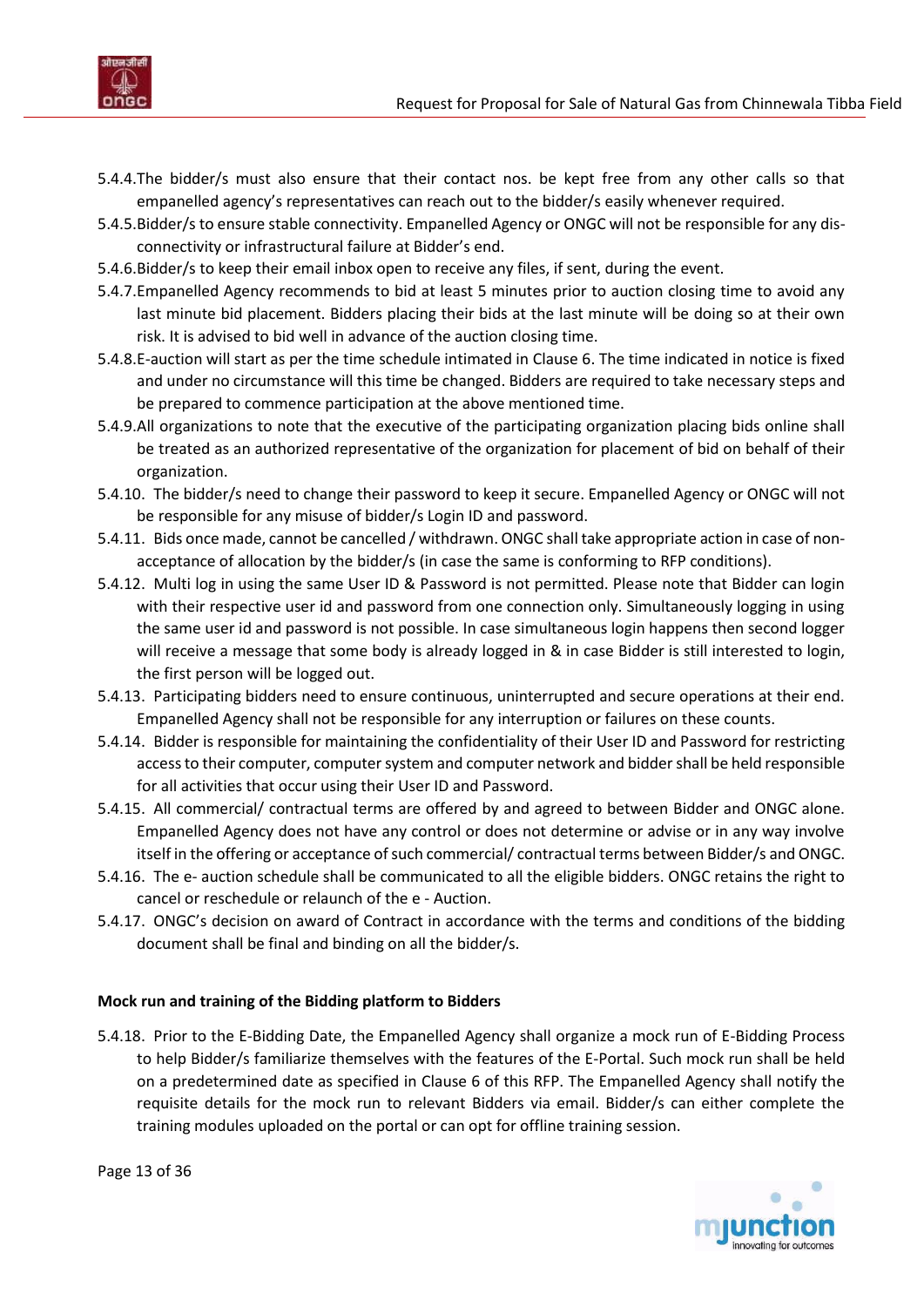

#### **Competitive e-auction**

5.4.19. The bidding will start at a date and time specified as per [Clause 6](#page-15-1) of this RFP. The e-auction will be of 60 minutes with details of dynamic bidding as described i[n Clause](#page-13-2) 5.5.9.

### <span id="page-13-0"></span>5.5 **Bid parameters and bidding rounds**

- 5.5.1. All the techno-commercially qualified bidders are eligible to participate in the e-auction process. During the e-auction process, the following variable can be modified:
- 5.5.2. **Starting Price bid:** The starting price bid for the bidding process shall be the one initially quoted by the bidder.
- 5.5.3.**Ticker size for price bid:** Only upward increments of the price bid shall be allowed and it cannot be decreased. The minimum increment ticker size for the price bid shall be USD 0.10/MMBTU, and the Bidder can only increase its previous price bid in multiples of the ticker size defined.
- 5.5.4. **Starting Volume bid:** The starting volume bid for the bidding process shall be the one that initially quoted by the bidder.
- 5.5.5.**Ticker size for volume bid:** The volume bid can be increased or decreased in multiples of ticker size during the bidding process and ticker size for the volume bid shall be 5,000 SCMD, however the volume bid should be in the range of minimum offered quantity of 10,000 SCMD to maximum offered quantity of 150,000 SCMD. The Volume bid can be increased or decreased provided the price bid is increased. However, Bidder shall not be allowed to reduce the Bid volume below the provisionally allocated volume.
- 5.5.6.All the qualified bidders, during the e-auction process would be able to see the quantity of gas allocated out of initially quoted quantity against their quoted price and current price range of allocation. However, Bidders would not be able to see the allocated volumes of other bidder/s.
- <span id="page-13-4"></span>5.5.7.E-auction rounds and closure**:** The key features of the e-bidding round is as follows:
- 5.5.8.**E-auction Duration:** The total E-auction Process shall be for a period of 60 minutes initially.
- <span id="page-13-2"></span>5.5.9.**Dynamic e-auction:** The entire e-auction process will be dynamic and will be subject to extensions as per Clause [5.5.10.](#page-13-3)
- <span id="page-13-3"></span>5.5.10. **Extension of e-auction Duration:** If a bid is received within the last 5 minutes before the close of the e-auction duration, there would be an automatic 15 minutes extension of the auction duration. The 15 minutes auto extension will start from the time of the first bid received within the last 5 minutes before the closure of the auction period. There will be unlimited auto extensions. In case the e-auction does not get closed within 18:30 hours of a particular day then the auction will get automatically paused and the same will be resumed at 11:30 hours of the next business day.
- 5.5.11. **E-auction termination:** The E-auction process ends if there is no bid revision in the period specified above of this RFP.

### <span id="page-13-1"></span>**5.6 Determination of provisional quantity and final quantity allocation**

- 5.6.1.During the bidding process, following logic would be used to determine provisional allocation and when there is any change in the price quote of the bidder/s
- 5.6.2. **Step 1:** The gas price bid will be arranged in descending order.
- 5.6.3. **Step 2:** The Provisional Quantity shall be determined as follows:

Page 14 of 36

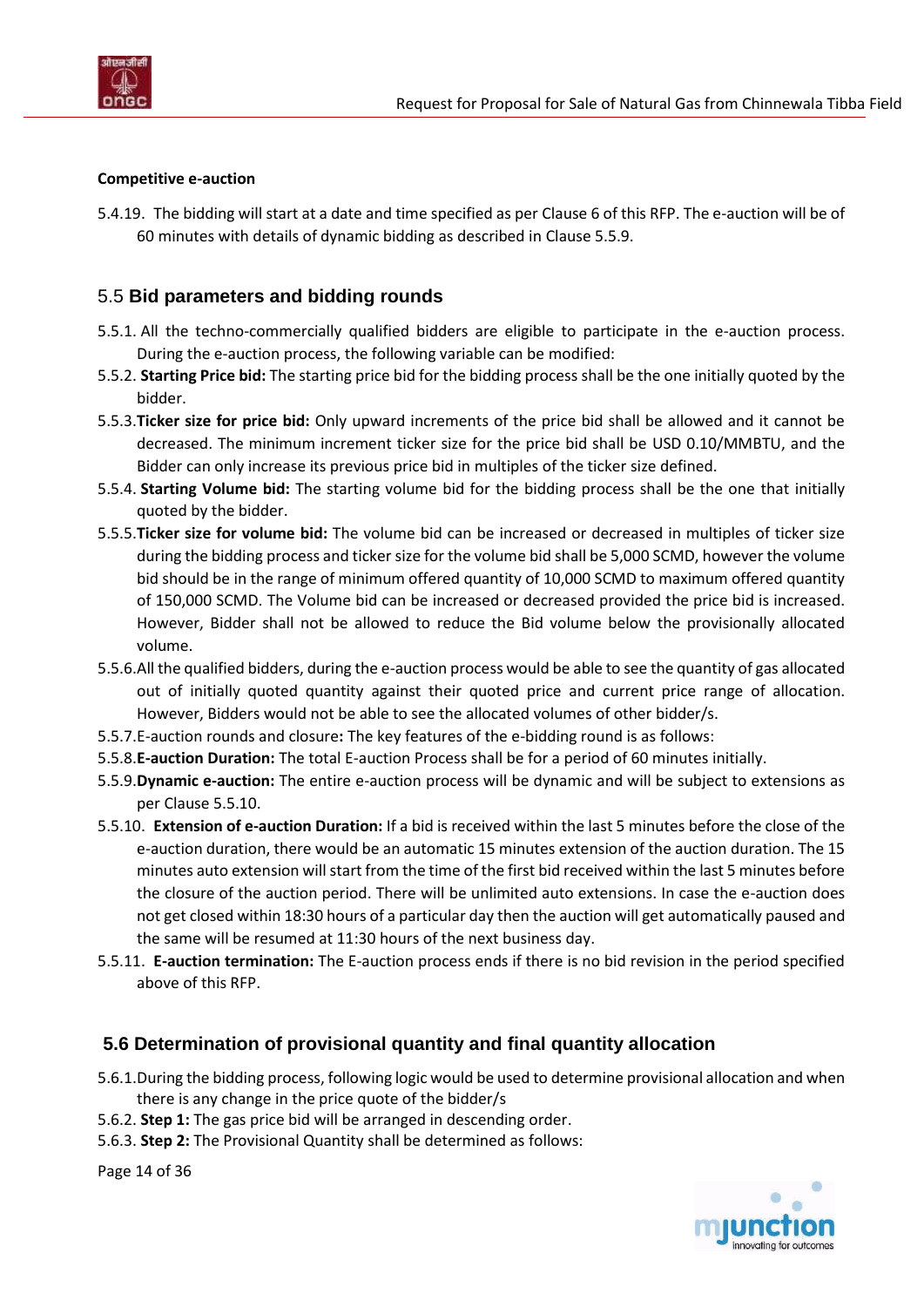

- A. Based on the initial quoted price, the Provisional Quantity shall be determined for the highest Bidder for the full volume which it has quoted or gas available for auctioning, whichever is lower. This quantity allocation process will be followed by the next highest Bidder for its quoted volume or remaining available volume, whichever is lower, and so on until the total available volume is fully allocated.
- B. If there is a tie in the quoted price for any bids, the E-Portal shall arrange such tied bids in descending order based on the volume quoted by the bidders. In such case, the Provisional Quantity shall be determined for the bid which has quoted the higher volume amongst the tied bids, for its quoted volume or remaining volume, whichever is lower, followed by the next bid for next higher volume for its quoted volume or remaining volume, whichever is lower, and so on until the available volume is fully allocated.
- C. If there is a tie in all quoted price and volume and if the aggregate volume of gas quoted by these Bidders is less than the available gas volume, the Bidders will get volume allocated as per their quoted volume. In case if the aggregate volume of gas quoted by these bidders is more than the available gas volume, the available gas volume shall be pro-rated amongst the tied Bidders.
- 5.6.4.**Step 3:** Steps 1 and 2 shall continue throughout the E-auction Process and the Provisional Quantity shall continue to be determined by the E-Portal dynamically, until the conditions for the closing of the Eauction Process as specified in clause [5.5.7](#page-13-4) are met.
- 5.6.5.**Step 4:** Upon the closing of the E-Bidding Process, the Provisional Quantity determined based on the last bids received shall be considered as the Final Quantity for each Bidder.
- 5.6.6.At the end of the e-bidding process, all the successful Bidders would be notified regarding their respective allocated volume. Option shall be given to Bidders to surrender the gas allocation if the quantity awarded is less than 10,000 SCMD.
- 5.6.7.Surrender of gas allocation activities to be executed offline. Such Bidder needs to communicate [\(ongcgasbidding@mjunction.in\)](mailto:ongcgasbidding@mjunction.in) within 3 working days from the auction completion date. In case the bidder fails to notify ONGC of surrendering of gas, the gas shall be deemed to have been allocated and NOA would be issued thereafter.
- 5.6.8.Based on the result of the auction, ONGC will issue NOA and execute the GSA with the successful Bidders.

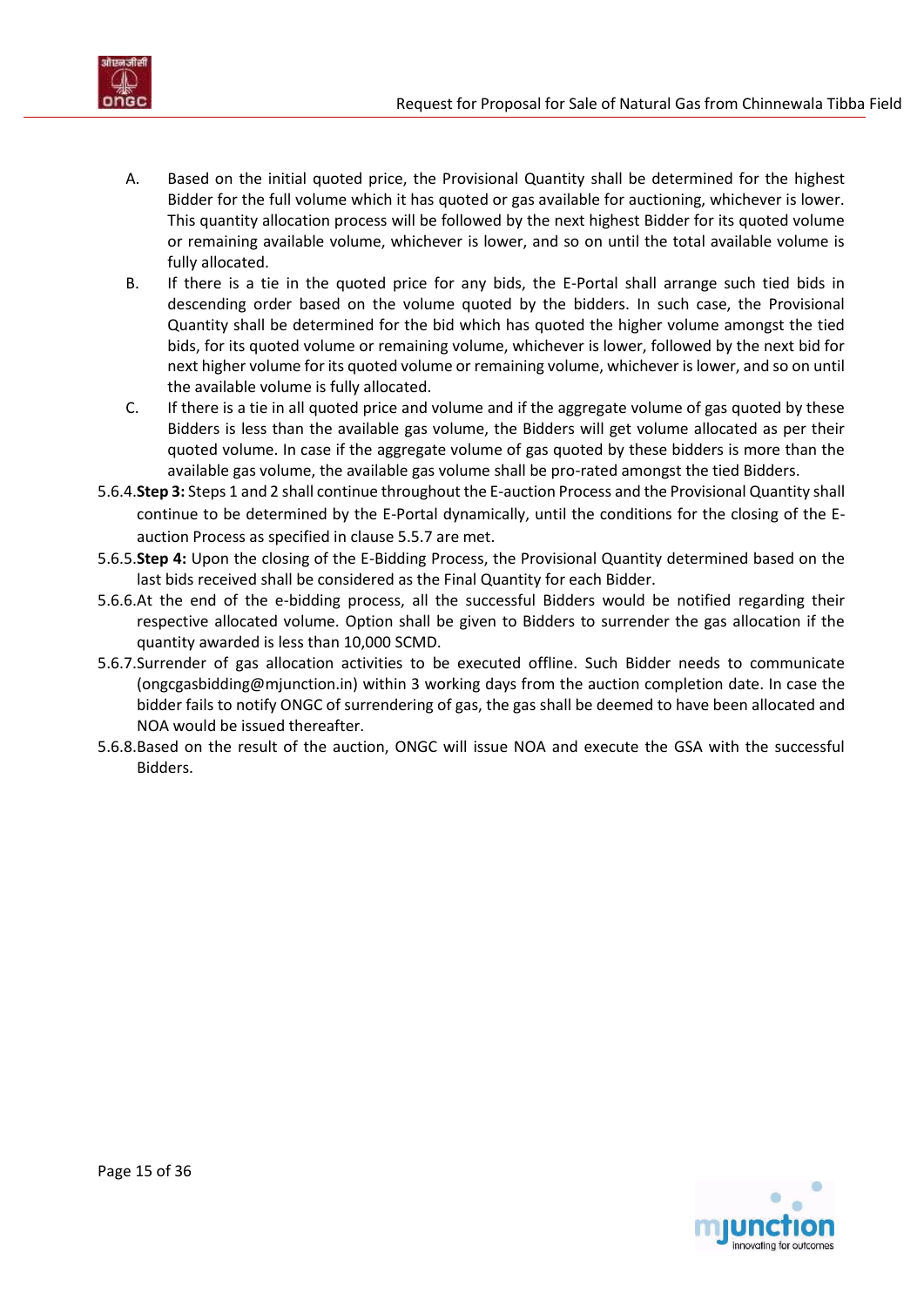

# <span id="page-15-1"></span><span id="page-15-0"></span>6. Activity Schedule

6.1. The schedule of the entire sale of natural gas is given below:

|                | Sr. Particular                                                                                                                                            | <b>Activity Date and Time</b> |
|----------------|-----------------------------------------------------------------------------------------------------------------------------------------------------------|-------------------------------|
| 1              | Publishing NIO, RFP and GSA                                                                                                                               | 07/02/2022 at 09:00 Hours     |
| $\overline{2}$ | Last date for submission of queries of bidder                                                                                                             | 16/02/2022 at 17:00 hours     |
| 3              | Pre-bid meeting                                                                                                                                           | 21/02/2022                    |
| 4              | <b>Bidder training</b>                                                                                                                                    | 07/02/2022 to 27/02/2022      |
| 5              |                                                                                                                                                           | 07/02/2022 at 09: 00 Hours to |
|                | Start of Bidder registration on the portal                                                                                                                | 27/02/2022 at 18:00 Hours     |
| 6              | Last date for bid submission (Technical Bid and initial price<br>bid) along with documents - physical copy of BG, etc.<br>under pre-qualification process | 28/02/2022 at 19:00 Hours     |
| 7              | Last date of the receipt of Security Deposit                                                                                                              | 03/03/2022                    |
| 8              | Notification to techno-commercially qualified Bidders                                                                                                     | 05/03/2022                    |
| 9              | E-Auction training sessions/Mock run                                                                                                                      | 07/02/2022 to 06/03/2022      |
| 10             | <b>E-Auction date</b>                                                                                                                                     | 07/03/2022 at 11:00 Hours     |

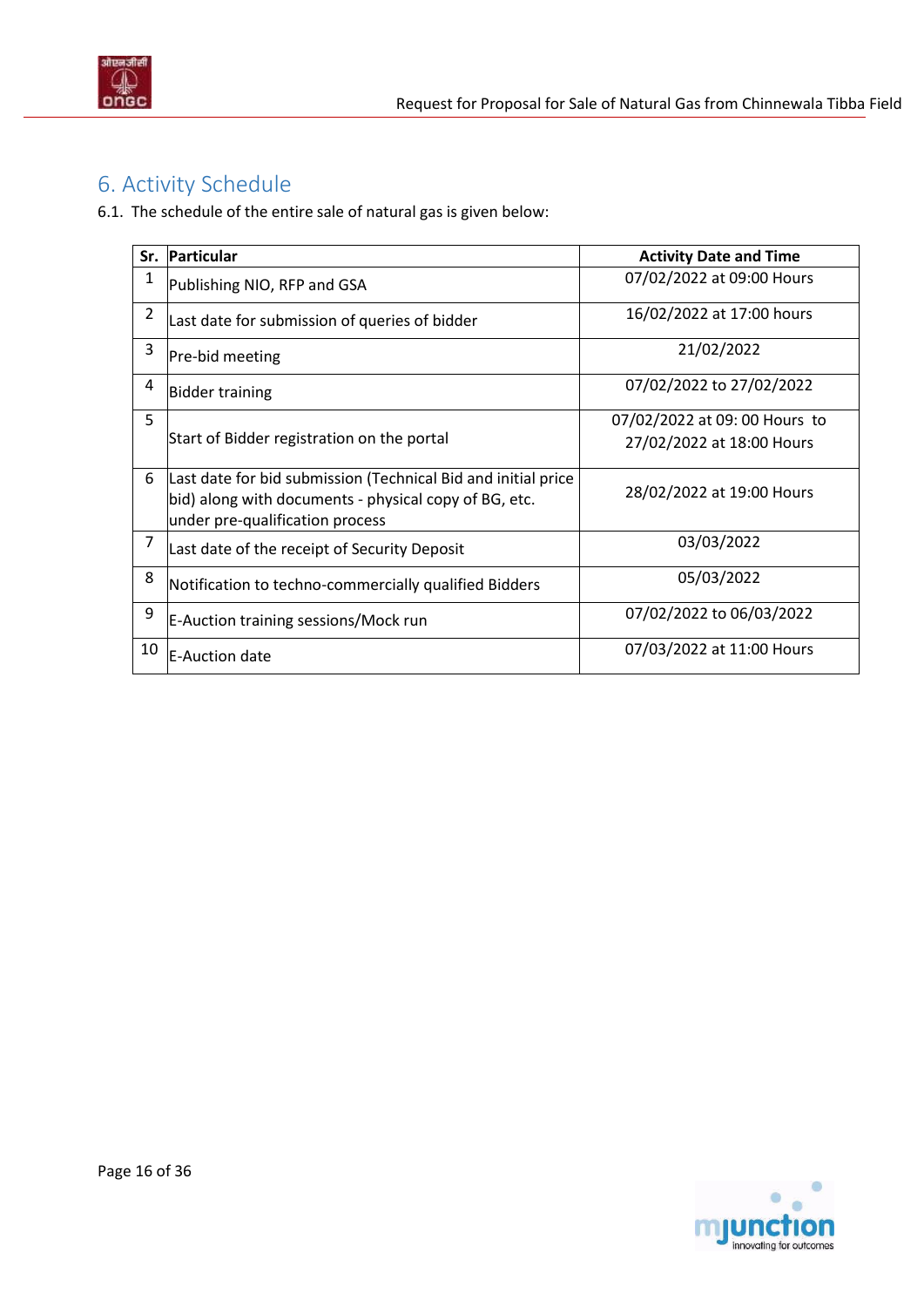

# <span id="page-16-0"></span>7. General Guidelines

- 7.1. Bidders are expected to thoroughly understand, evaluate and examine all instructions, forms, undertakings, requirements, and terms and conditions of the RFP including GSA. Each Bidder is required to submit its bid based on the terms and conditions of this RFP and the GSA, without any deviations or conditionality. A submission of the bid would imply unconditional acceptance of all the terms and conditions in the RFP and GSA.
- 7.2. Bids, once made, cannot be cancelled / withdrawn after the Bid closing date.
- 7.3. Failure to furnish any/all information/documents required under this RFP may lead to disqualification of the Bidder.
- 7.4. In addition to the Contract Gas Price, each Bidder acknowledges and agrees that it shall be liable to pay the marketing margin of USD 0.20/MMBTU on Gross Calorific Value (GCV) basis. This price is ex-ONGC installation and is exclusive of Taxes, Duties, service tax, GST, education cess, sales tax/VAT, Octroi, and all other statutory levies as applicable at present or to be levied in future by the Central or State Government or Municipality or any other local body or bodies payable on sale of Gas by ONGC to the BUYER and these shall be borne by the BUYER over and above this price.
- 7.5. After issuance of NOA, in case Bidder surrenders gas allocation or fails to execute GSA and provide the Payment Security, then the entire Security Deposit would be forfeited and in such a scenario, action will be taken to ban/put on holiday (upto 2 years) the bidder as per ONGC policy.
- 7.6. Each Bidder acknowledges and agrees that this Request for Proposal (RFP) by ONGC does not constitute any commitment to supply or sell gas and is only an invitation to offer. The Notification of Award (NoA) will constitute the formation of the contract and same shall remain binding on both the parties till the GSA is signed. Gas supply to the Bidder shall not commence unless payment security is furnished and GSA is signed.
- 7.7. Any attempt by a Bidder to influence the E-Auction process or other Bidders, bid evaluation or the allocation process shall immediately result in disqualification of its bid.
- 7.8. In case of any conflict between the provisions of this RFP and the GSA, the provisions of the GSA shall prevail.
- 7.9. ONGC reserve the right to withhold or withdraw the E-Auction process at any stage or cancel or modify the process or change / modify / amend any or all provisions of this RFP, at any time, without assigning any reason whatsoever by notice to all Bidders. ONGC shall have sole discretion and reserve the right, without any obligation or liability, to accept or reject any or all of the bids at any stage of the E-auction process. ONGC, at its own discretion, can seek additional documents from Bidders that it may require to ascertain the capability of Bidders to offtake gas as per the terms of GSA.

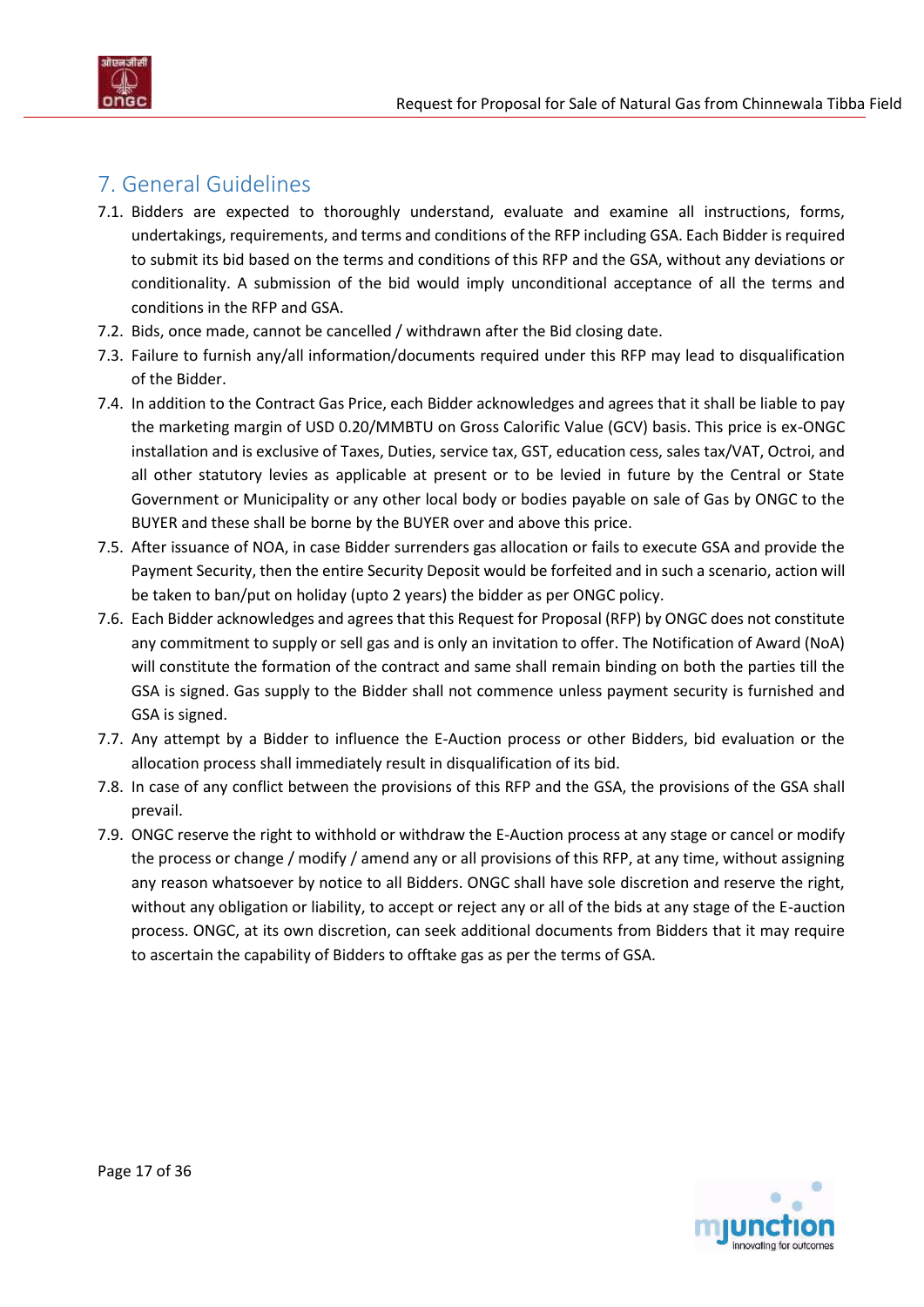

# <span id="page-17-1"></span><span id="page-17-0"></span>8. Bidding Support

8.1. A Bidder who requires any clarifications pertaining to the E-auction Process in general or technical support during E-auction Process may seek the required assistance at the following contact details:

| <b>Query Type</b>                                                                                 | <b>Contact Details</b>                                                                                            |
|---------------------------------------------------------------------------------------------------|-------------------------------------------------------------------------------------------------------------------|
| General clarification regarding<br>bidding process OR for any kind of<br><b>Technical Support</b> | ongcgasbidding@mjunction.in                                                                                       |
| <b>Helpdesk Nos for e-bidding</b>                                                                 | 033-6601-1717 / 033-6603-1747                                                                                     |
| <b>Auction Helpline nos</b>                                                                       | Souvik Ghosh - 9163348134<br>Arijit Paul - 9163348277<br>Amit Banerjee - 9163348281<br>Shirshendu De - 9163348247 |

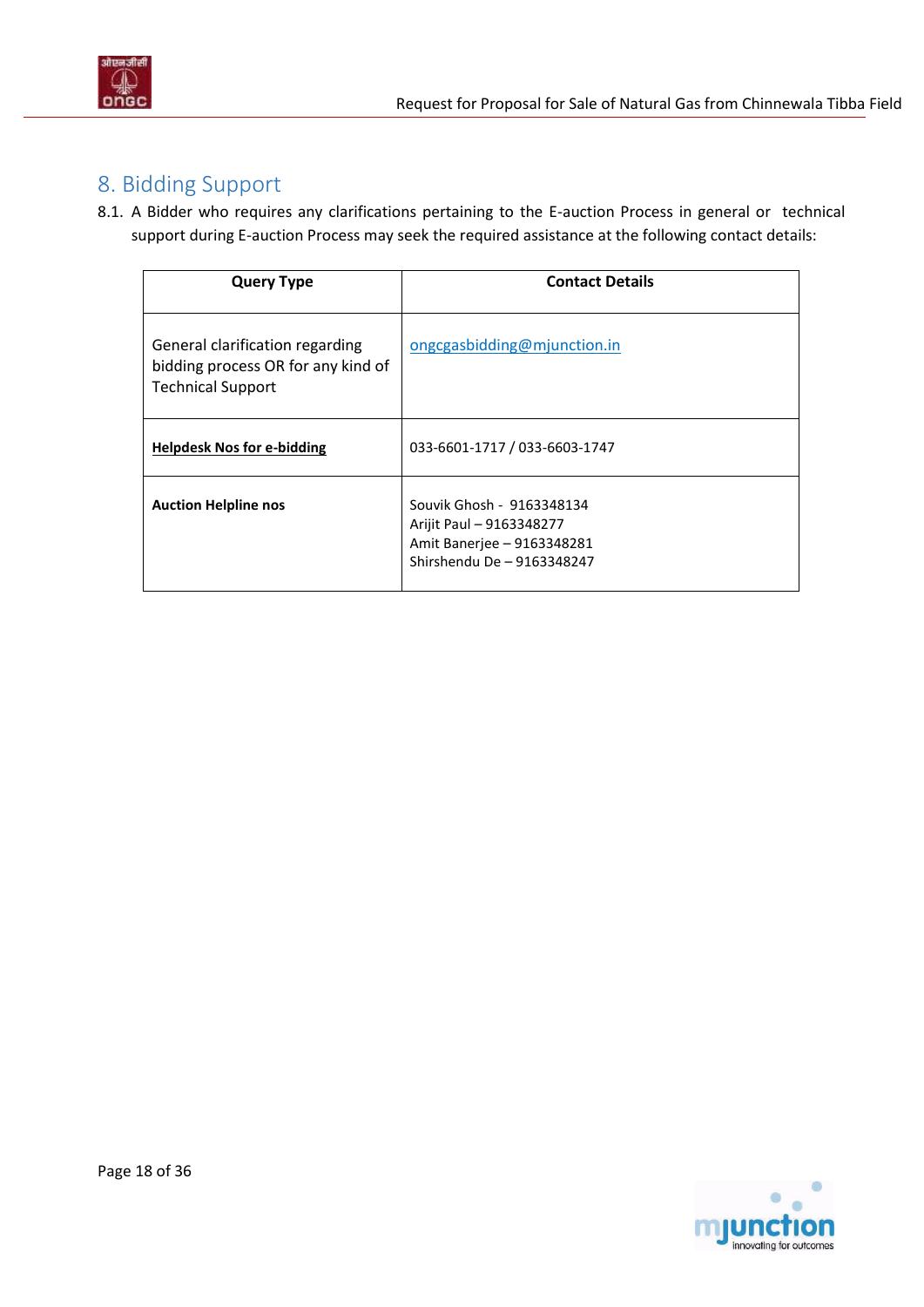<span id="page-18-0"></span>

# Section B

**(**Declaration Formats**)**

**Appendix–1** 

#### **BIDDING DOCUMENT ACKNOWLEDGEMENT PRO- FORMA**

#### **(On company letter head)**

Dated: \_\_\_\_\_\_\_\_

To,

The Asset Manager, ONGC, RKOE Asset, Jodhpur, Rajasthan

Pin: 342026.

Dear Sirs,

We hereby acknowledge receipt of a complete set of Bidding Documents consisting of GSA and RFP enclosed to the "Notice for inviting Offer (NIO)" pertaining to Gas Sales from Chinnewala Tibba field, RKOE Asset.

We guarantee that the contents of the above said Bidding Documents will be kept confidential within our organization and text of the said documents shall remain the property of ONGC and that the said documents are to be used only for the purpose intended by ONGC.

Our address for further correspondence on this offer will be as under:

**FAX NO:**

**TELEPHONE No: Yours faithfully,**

**PERSONAL ATTENTION OF:**

\_\_\_\_\_\_\_\_\_\_\_\_\_\_\_\_\_\_\_\_\_\_\_\_\_\_\_\_\_ \_\_\_\_\_\_\_\_\_\_\_\_\_\_\_\_\_\_\_\_\_\_\_\_\_\_\_\_\_ \_\_\_\_\_\_\_\_\_\_\_\_\_\_\_\_\_\_\_\_\_\_\_\_\_\_\_\_\_

**(IF REQUIRED)**

 **(BIDDER)**

Note: This form should be uploaded along with offer duly digitally signed.

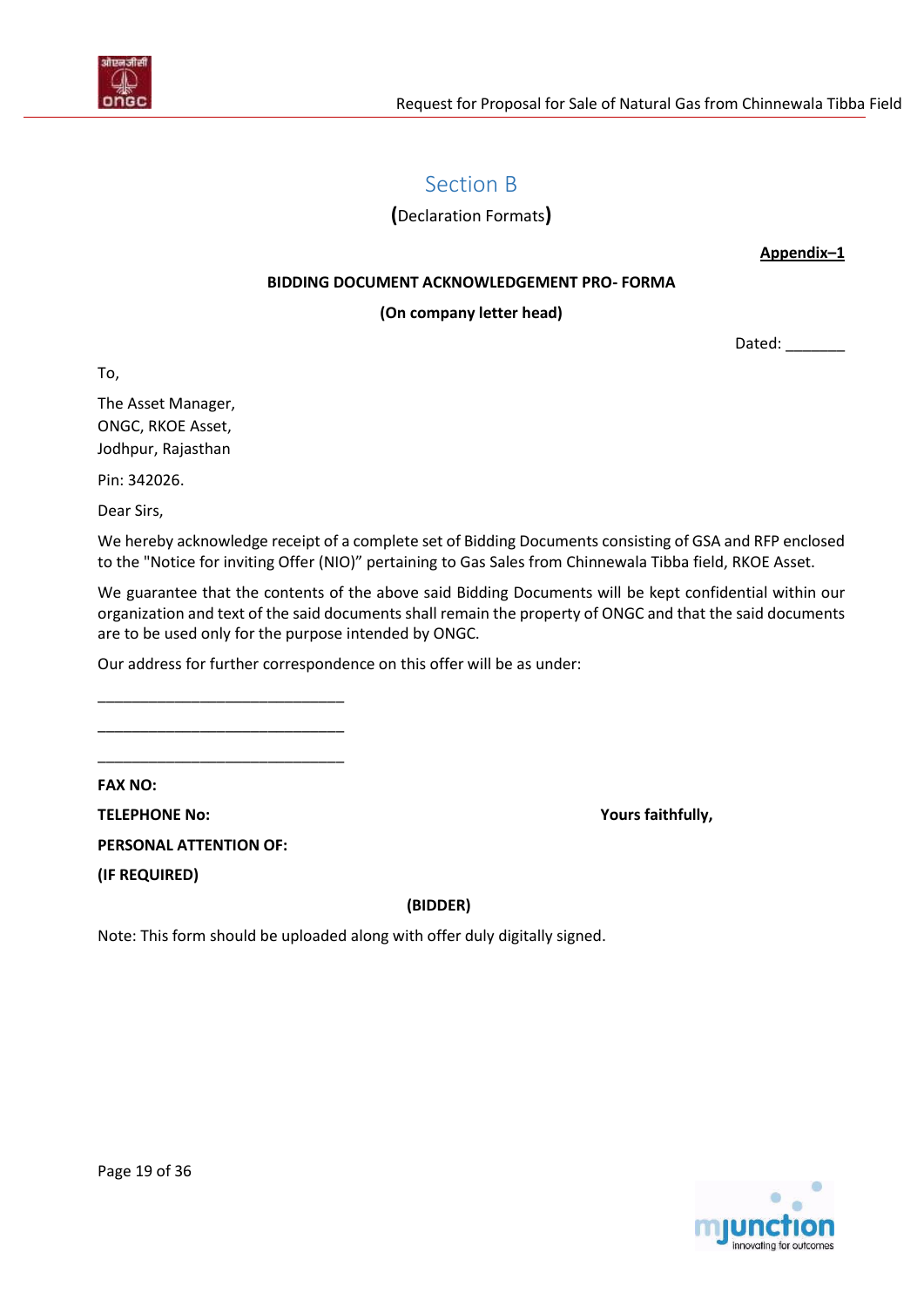

#### **BID SUBMISSION PRO-FORMA**

#### **(On letter head)**

To

The Asset Manager, ONGC, RKOE Asset, Jodhpur, Rajasthan

Pin: 342026.

Dear Sir,

- 1. I/We hereby offer to purchase the natural gas detailed in terms of RFP and draft GSA to or such portion thereof as you specify in the Award of Allocation and agree to hold the validity of this bid < \_\_\_\_\_\_\_\_\_\_\_\_\_\_> (180 days from NIO).
- 2. I/We have understood and agree to comply with the RFP, GSA and any addendums / corrigendum thereto for purchasing natural gas and am/are fully aware of the nature of the gas to be purchased and my/our Offer is to purchase natural gas strictly in accordance with the conditions mentioned in RFP and GSA and any addendums / corrigendum thereto.

#### **Yours faithfully,**

#### **Signature of Bidder**

Address:

Dated :

**Signature of Witness**

Address:

Dated:

**Note:** This form should be uploaded along with bid duly digitally signed.

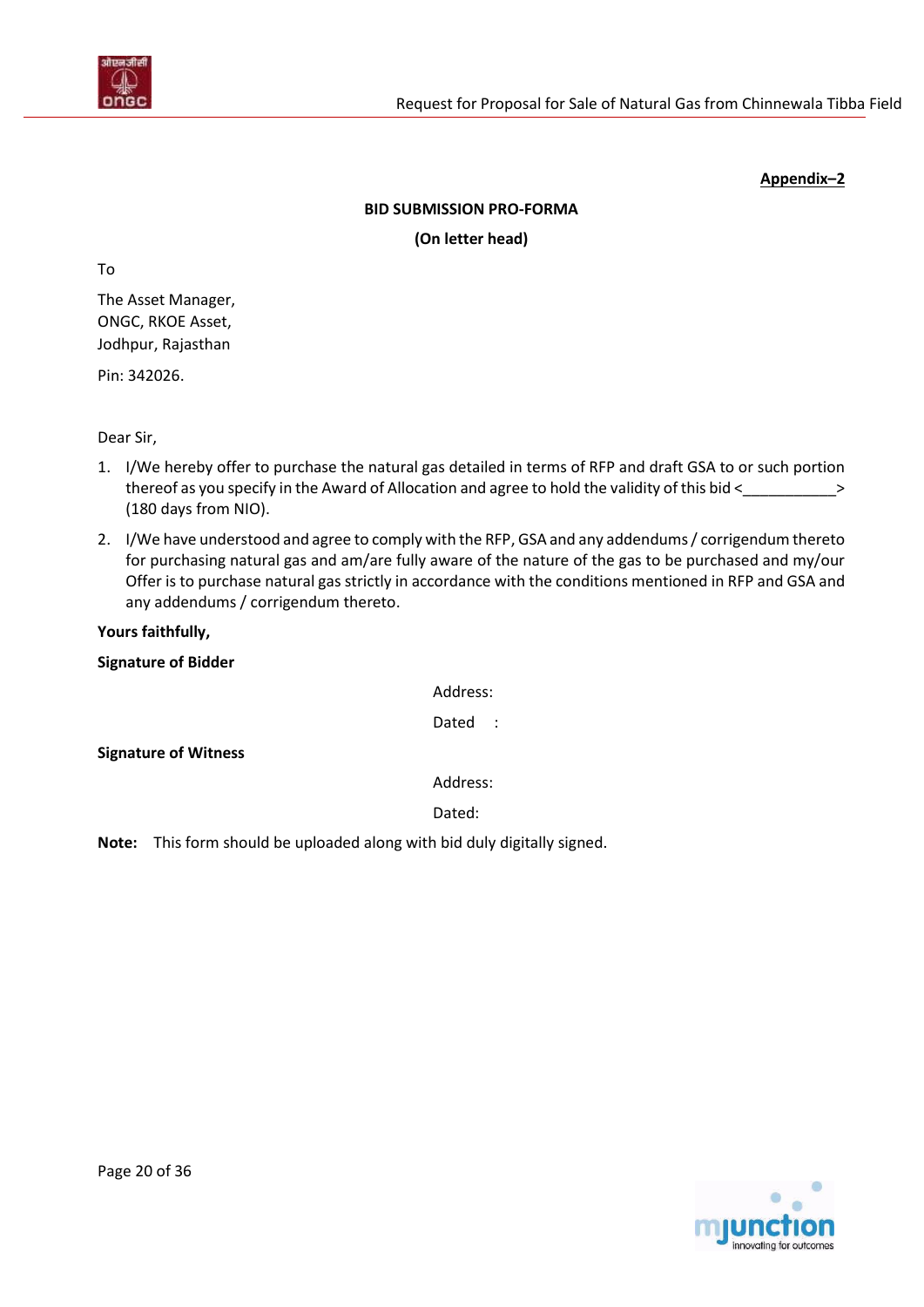

#### **CONFIRMATIONS TO BE GIVEN BY THE BIDDERS**

| Following confirmations are to be given by the bidder by selecting confirmed /not confirmed in the last<br>column |                                                                                                                            |  |  |
|-------------------------------------------------------------------------------------------------------------------|----------------------------------------------------------------------------------------------------------------------------|--|--|
| 1.                                                                                                                | I/We hereby confirm that our unconditional validity of the bid is for 180 days from the<br>publication of NIO.             |  |  |
| 2.                                                                                                                | I/We hereby confirm that our bid is firm during the entire duration of the e-bidding<br>process without any qualification. |  |  |
| 3.                                                                                                                | I/We hereby confirm acceptance of Scope of terms of natural gas supply in toto, without<br>exceptions and exclusions.      |  |  |
| 4.                                                                                                                | I/We hereby confirm that all handwritten matter in all the documents submitted are<br>authenticated by me/us.              |  |  |
| 5.                                                                                                                | I/We hereby confirm that in all the legal documents submitted, the signatures of<br>witnesses are taken.                   |  |  |
| 6.                                                                                                                | I/We hereby confirm that I/we have submitted the Integrity Pact in original duly signed<br>on all pages.                   |  |  |

#### **Signature of the Bidder**

**Note: If any box above is not marked or falsely tick marked, the bid is likely to be rejected.**

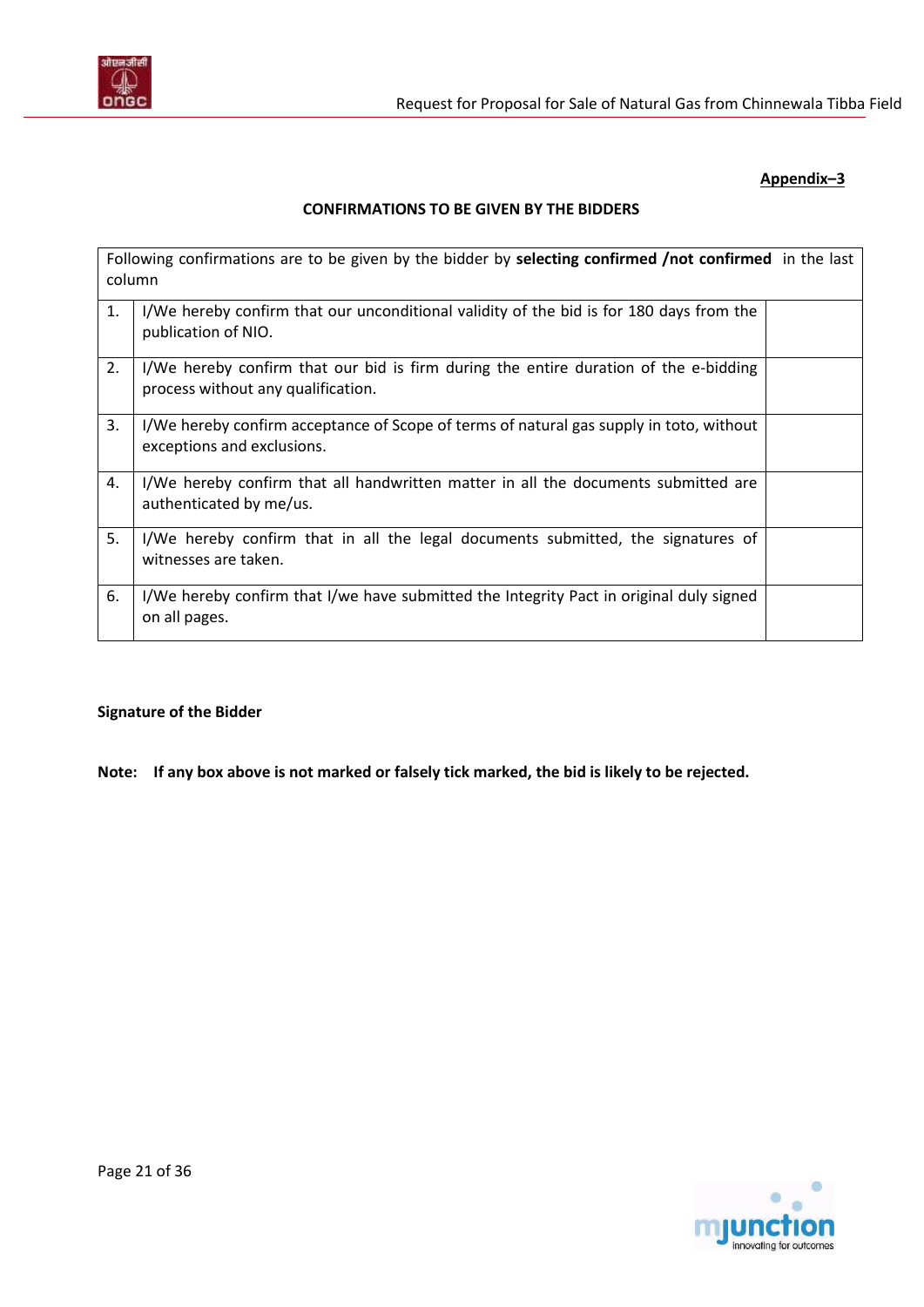

### **PRO-FORMA CERTIFICATE ON RELATIVES OF DIRECTORS OF ONGC TO BE SUBMITTED PURSUANT TO SECTION 297 OF COMPANIES ACT, 1956**

#### **CERTIFICATE**

This has reference to our proposed offer/bid for utilization of natural gas from Chinnewala Tibba field of ONGC in RKOE Asset.

For the purpose of Section 297/299 of the Companies Act, 1956, we certify to the best of my/our knowledge.

- (i) I am not a relative of any Director of ONGC.
- (ii) We are not a firm in which a Director of ONGC or his relative is a partner.
- (iii) I am not a partner in a firm in which a Director of ONGC or his relative is a partner.
- (iv) We are not a private company in which a Director of ONGC is a member or Director.
- (v) We are not a Company in which Directors of ONGC hold more than 2% of the paid-up share capital of our company or vice-versa.

Signature

(Authorized Signatory of the Bidder /Company/Firm)

Place:

Date:

Note:1. "Relative" means as mentioned in Section 6 of the Indian Companies Act 1956.

<span id="page-21-0"></span>2. To be provided on company's letter head.



Page 22 of 36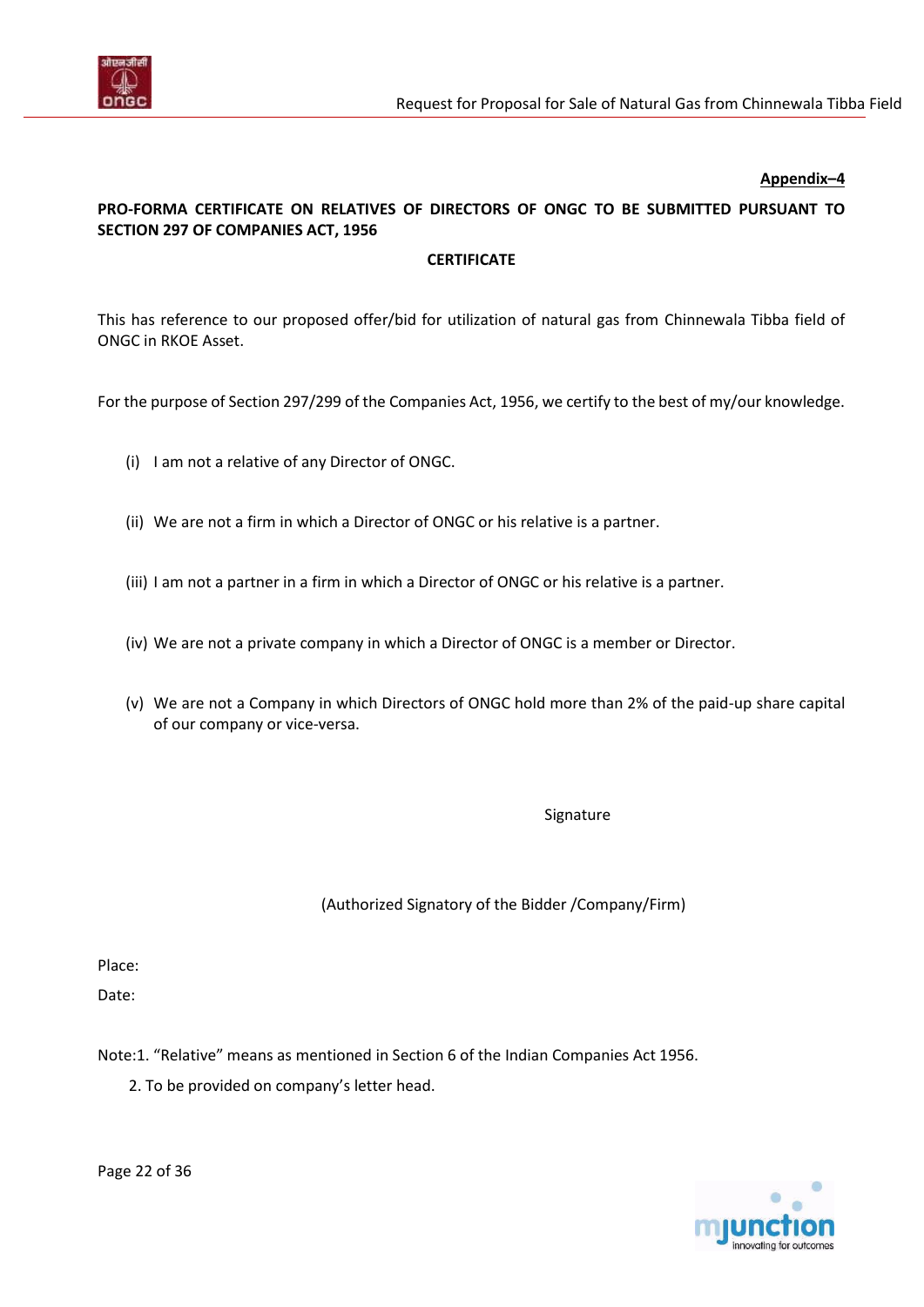

# (On non-judicial stamp paper as per stamp duty applicable) PRO-FORMA OF BANK GUARANTEE towards SECURITY DEPOSIT(S) Ref No. **Bank Guarantee No. Bank Guarantee No.**

Dated

To,

The Asset Manager, ONGC, RKOE Asset, Jodhpur, Rajasthan

Pin: 342026.

Dear Sir,

- 1. Whereas Oil and Natural Gas Corporation Ltd. Incorporated under the Companies Act, 1956, having its registered office at Deendayal Urja Bhawan, 5 Nelson Mandela Marg, Vasant Kunj New Delhi 110070 and one of its offices at ONGC, \_\_\_\_\_\_\_ Asset, \_\_\_\_\_\_, Dist.: \_\_\_\_\_\_\_, \_\_\_\_\_\_\_\_\_(State) Pin – \_\_\_\_\_\_\_(hereinafter called ONGC' which expression shall unless repugnant to the context or meaning thereof include all its successors, administrators, executors and assignees) has floated an E-bidding for sale of natural gas from Chinnewala Tibba field (any details w.r.t NIO may be included like RFP no., etc.)  $\Box$  and M/s  $\Box$ having Head/Registered office at \_\_\_\_\_\_\_\_\_\_\_\_\_\_ \_\_\_\_\_\_\_\_\_\_\_\_\_\_ \_\_\_\_\_\_\_\_\_\_\_ (hereinafter called the 'Bidder' which expression shall unless repugnant to the context or meaning thereof mean and include all its successors, administrators, executors and permitted assignees) have submitted a bid Reference No <*The RFP No. to be entered* > and Bidder having agreed to furnish as a condition precedent for participation in the said tender a Security Deposit with the said Application in the form of unconditional and irrevocable Bank Guarantee of Indian Rupees (in figures)\_\_\_\_\_\_\_\_\_ (Indian Rupees / (in words) \_\_\_\_\_\_\_\_\_\_\_\_\_\_\_\_\_\_\_\_\_\_\_\_\_\_\_\_\_\_\_\_\_\_ only) for the due performance of Bidder's obligations as contained in the terms of the Notice Inviting Offer (NIO) and other terms and conditions contained in the Bidding documents supplied by ONGC which amount is liable to be forfeited on the happening of any contingencies mentioned in said documents. 2. We we can construct the Chame of the Nationalized Bank) registered under the
- laws of the characteristic of the having head/registered office at \_\_\_\_\_\_\_\_\_\_\_\_\_\_\_\_\_\_\_\_\_\_\_\_\_\_\_\_\_\_\_\_\_\_\_\_\_\_\_\_\_ (herein after referred to as "The Bank" which expression shall, unless repugnant to the context or meaning thereof, include all its successors, administrators, executors and permitted assignees) guarantee and undertake to pay immediately on first demand by ONGC, the amount of Indian ₹\_\_\_\_\_\_\_\_\_\_ (Indian Rupees only) (in figures and in words) in aggregate at any time without any demur and recourse and without ONGC having to substantiate the demand. Any such demand made by ONGC shall be conclusive and binding on the Bank irrespective of any dispute or difference raised by the Bidder.
- 3. The Bank confirms that this guarantee has been issued with observance of appropriate laws of the country of issue.
- 4. The Bank also agrees that this guarantee shall be irrevocable and without recourse and governed

innovating for outcomes

Page 23 of 36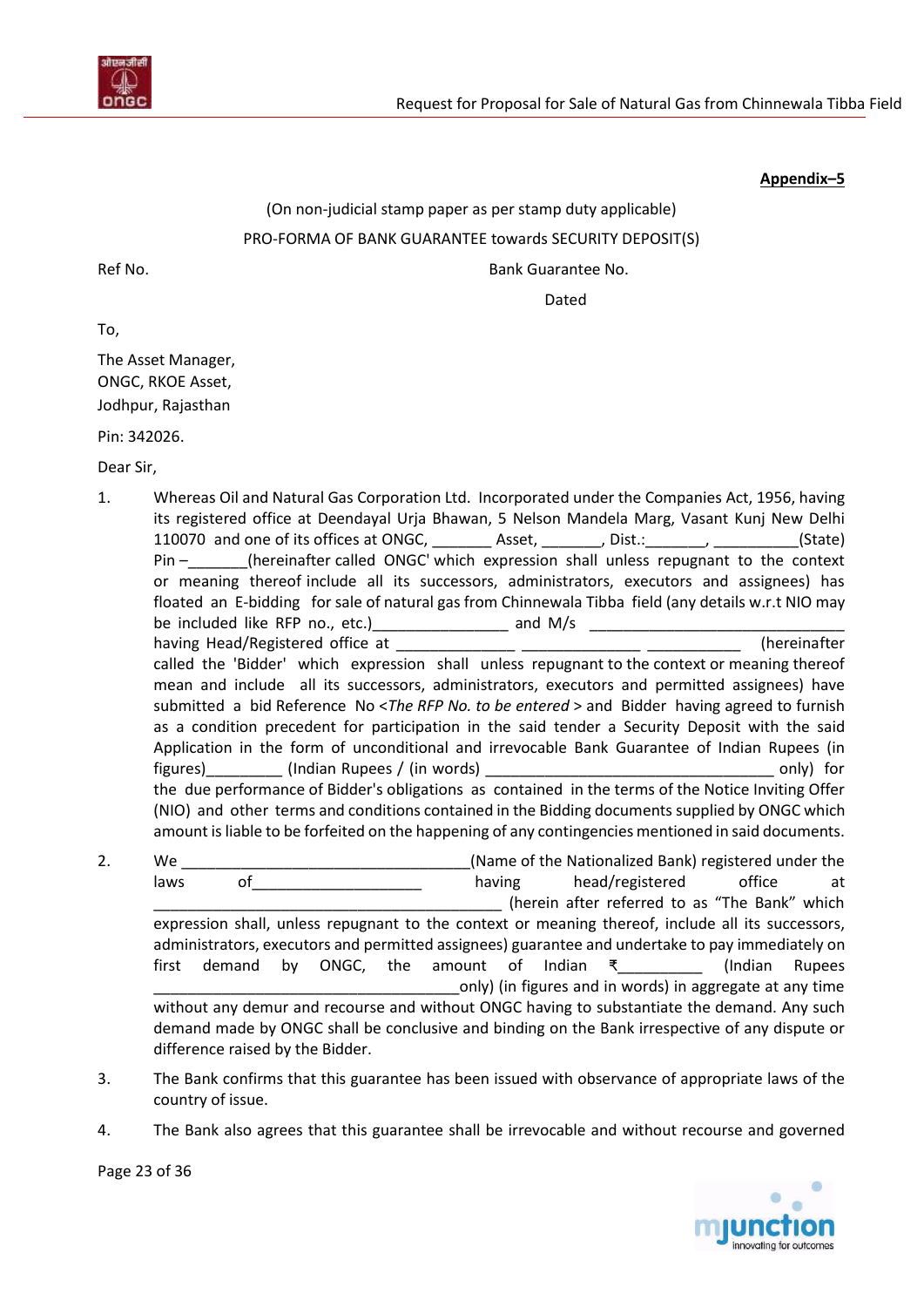

and construed in accordance with Indian laws and subject to exclusive jurisdiction of Indian Courts of New Delhi.

- 5. This guarantee shall be irrevocable and without recourse and shall remain in force up to and any demand in respect thereof should reach the Bank not later than the aforesaid date.
- 6. Notwithstanding anything contained herein above, our liability under this guarantee is limited to Indian ₹\_\_\_\_\_\_\_\_\_\_\_ (Rupees\_\_\_\_\_\_\_\_\_\_\_\_\_\_\_\_ \_\_\_\_\_\_\_\_\_\_\_\_\_\_\_\_\_\_ only) (in figures and in words) and our guarantee shall remain in force until **the set of expiry of the date of expiry of** Bank Guarantee).
- 7. Any claim under this Guarantee must be received by us before the expiry of this Bank guarantee. If no such claim has been received by us by the said date, all the rights of ONGC under this Guarantee will cease. However, if such a claim has been received by us by the said date, all the rights of ONGC under this Guarantee shall be valid and shall not cease until we have satisfied that claim.
- 8. In witness whereof, the bank, through its authorized officer, has set its hand and stamp on this  $day of$  at  $\qquad \qquad$  .

|                                | (Signature)                                       |  |
|--------------------------------|---------------------------------------------------|--|
|                                | Full name, designation and                        |  |
|                                | Official address (in legible letter)              |  |
|                                | With Bank stamp.                                  |  |
|                                | (Attorney/Authorization No. of Signing Authority) |  |
|                                | Date                                              |  |
| WITNESS NO. 1                  | <b>WITNESS NO. 2</b>                              |  |
| (Signature)                    | (Signature)                                       |  |
| Full name and official address | Full name and official address                    |  |
| (In legible letters)           | (In legible letters)                              |  |
|                                |                                                   |  |

#### **Note:**

- (i) This Bank Guarantee/ all further communications relating to the Bank Guarantee should be forwarded to the office of mjunction (address mentioned at para 3.5.2).
- (ii) Bank guarantee, duly executed as per the above format, is to be enclosed with the offer.

#### **INSTRUCTIONS FOR FURNISHING BANK GUARANTEE TOWARDS SECURITY DEPOSIT (SD)**

- 1. The Bank Guarantee by Indian Bidders will be given on non- judicial stamp paper/franking receipt as per stamp duty applicable at the place where RFP has emanated. The non-judicial stamp paper/franking receipt should be either in name of the issuing Bank or the bidder. The expiry date, as mentioned in clause 5 & 6 should be arrived at by adding 365 days to the date of publication of NIO.
- 2. The Bank Guarantee by Indian bidders will be given from Nationalized/Scheduled Commercial Banks only and in case of scheduled commercial private sector bank, minimum AA credit rating from any of ICRA/CRISIL/CARE/IND-RA will be required.



Page 24 of 36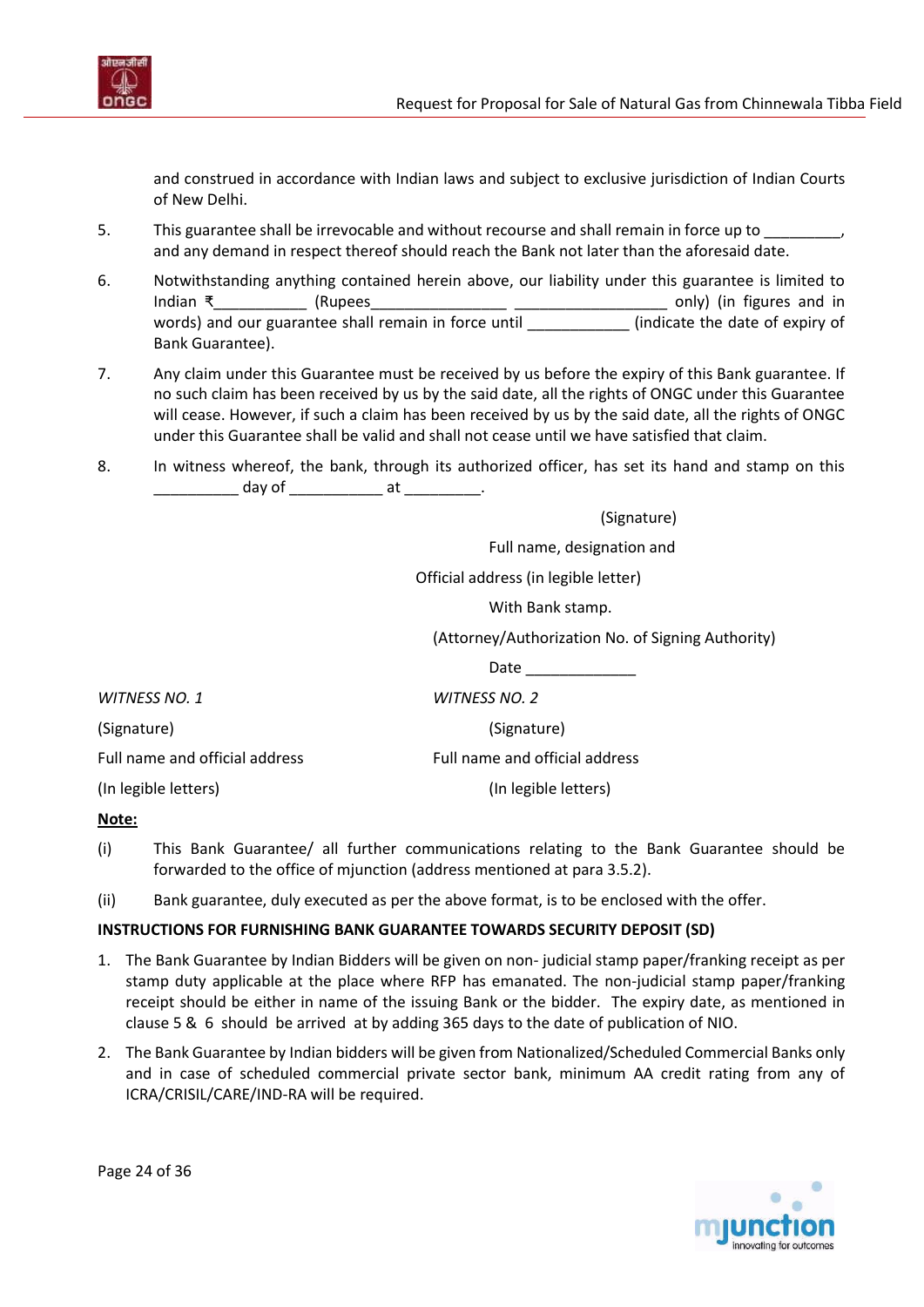

<span id="page-24-0"></span>3. In case of Security Deposit is being provided from a scheduled commercial private sector bank then the requirement of AA credit rating of the bank would be checked at the time of submission and subsequent renewal thereof (if any).

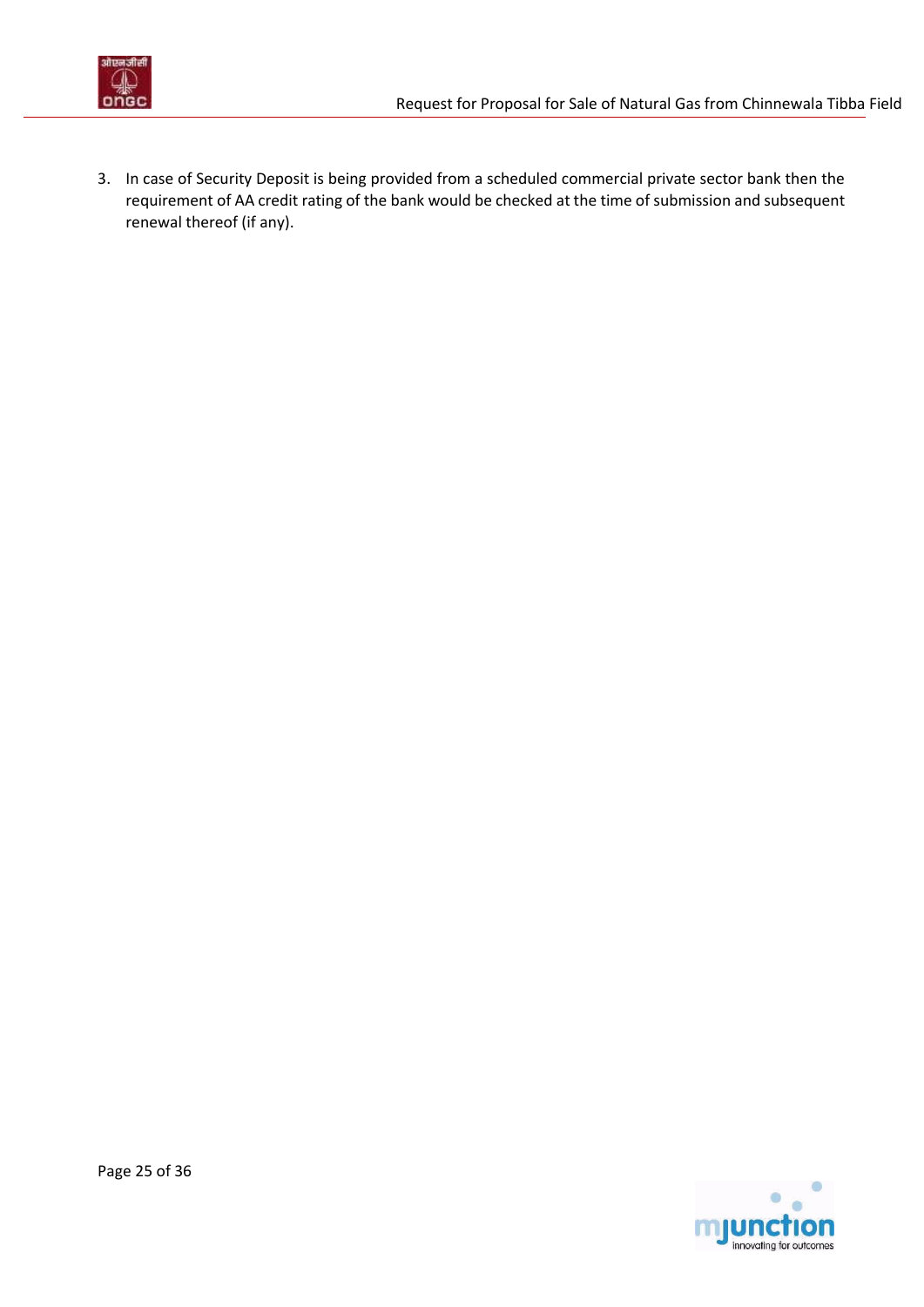

#### **Appendix-6**

# PRO-FORMA FOR LETTER OF CREDIT (L/C) TOWARDS SECURITY DEPOSIT(S) UNCONDITIONAL IRREVOCABLE LETTER OF CREDIT. NO.

BENEFICIARY: OIL AND NATURAL GAS CORPORATION LTD,

The Asset Manager, RKOE Asset, Jodhpur, Rajasthan Dist.: Jodhpur, Pin: 342026.

AMOUNT OF LETTER OF CREDIT: ₹\_\_\_\_\_\_\_\_\_\_\_. EXPIRY DATE. \_\_\_\_\_\_\_\_\_\_\_\_.

We hereby established unconditional irrevocable Letter of Credit no.---------------Dt.------------in favour of Oil and Natural Gas Corporation Ltd., RKOE Asset, Jodhpur, Dist.: Jodhpur (Rajasthan) Pin– 342026 for ₹\_\_\_\_\_\_\_\_\_\_\_\_\_ as per following details:-

- 1. This is an unconditional IRREVOCABLE and without recourse LETTER OF CREDIT which allows multiple part encashment and is valid up to \_\_\_\_\_\_\_\_\_\_\_ for submission of documents for negotiation to the bank.
- 2. This Letter of Credit covers payment towards Security Deposit (SD) as a part of the bid to cover the corresponding SD Value as per provision of the RFP.
- 3. All bank charges including negotiation/ handling and interest charges will be borne by the opener of Letter of Credit i.e. Bidder/buyer.
- 4. If the payment to ONGC/ONGC banker is not made at sight of documents, interest @ SBI Base Rate plus 6 % (six percent) per annum compounded quarterly for each day payments are overdue until paid, shall be charged.
- 5. Payment against the Letter of Credit shall be released immediately on presentation of duly signed invoice/provisional invoices/ debit notes in duplicate by ONGC.
- 6. This unconditional irrevocable Letter of Credit is available for negotiation directly with the issuing Bank/Branch or through ONGC's bankers without recourse to the drawer.

We hereby guarantee to protect the beneficiary from any consequences, which may arise in the event of non-acceptance or non-payment of, draft drawn in accordance with the terms of credit.

Yours faithfully

(Sign of authorized Officer of Bank)

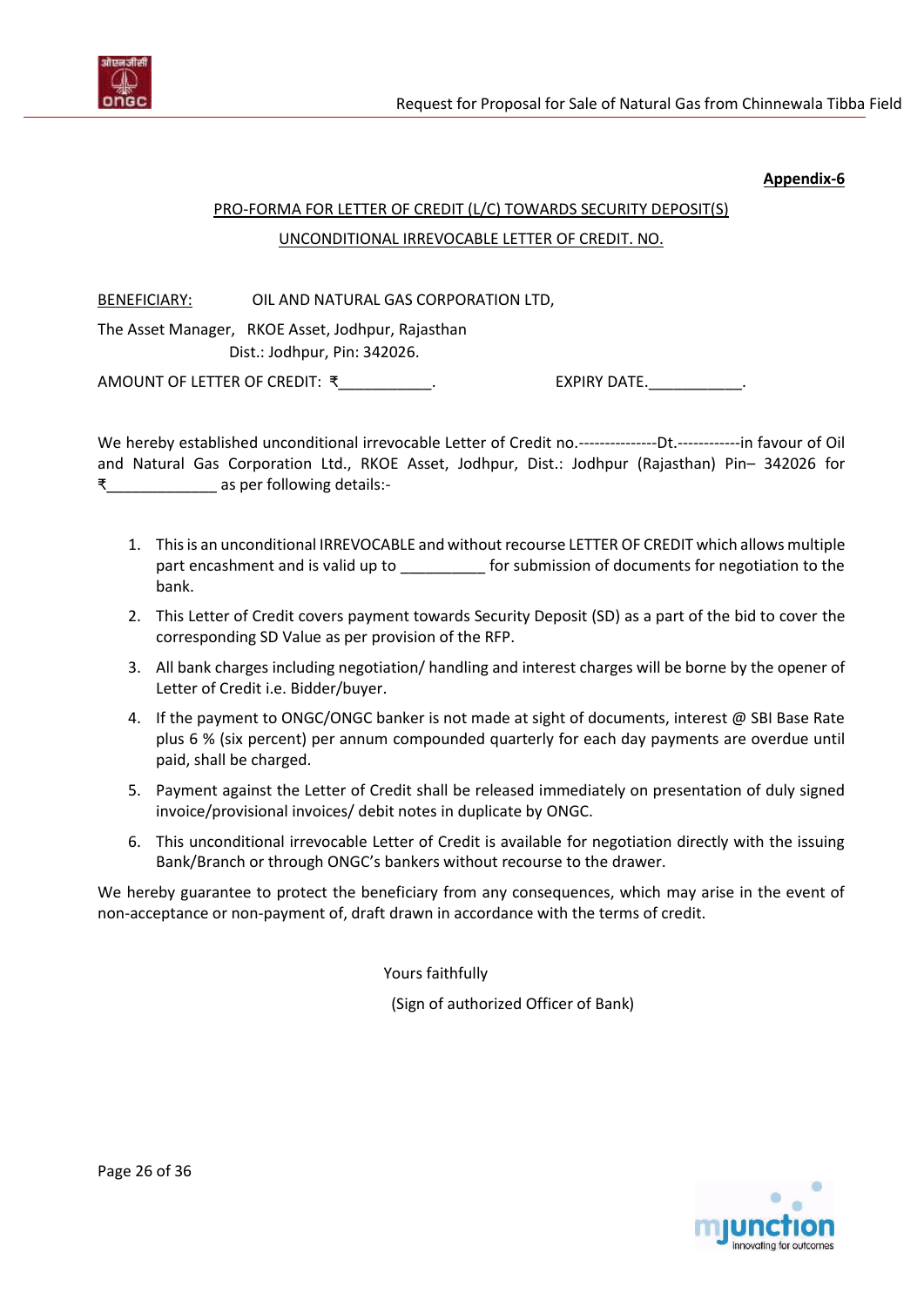

#### **Appendix-7**

## **Undertaking regarding Fraud Prevention Policy of ONGC (On company letter head)**

Dated: \_\_\_\_\_\_\_\_

To,

The Asset Manager, ONGC, RKOE Asset, Jodhpur, Rajasthan

Pin: 342026.

Sub: Undertaking regarding Fraud Prevention Policy of ONGC.

Dear Sirs,

I/We have read the Fraud Prevention Policy of ONGC available at ONGC's public portal <http://www.ongcindia.com/> and would adhere to the same and shall not indulge myself/ourselves or allow others to indulge in fraudulent activities and would immediately apprise ONGC of the fraud/suspected fraud as soon as it comes to my/our notice.

**FAX NO: TELEPHONE No: Yours faithfully, PERSONAL ATTENTION OF: (IF REQUIRED)**

 **(BIDDER)**

**Name: Designation:**

<span id="page-26-0"></span>Note: This form should be uploaded along with offer.

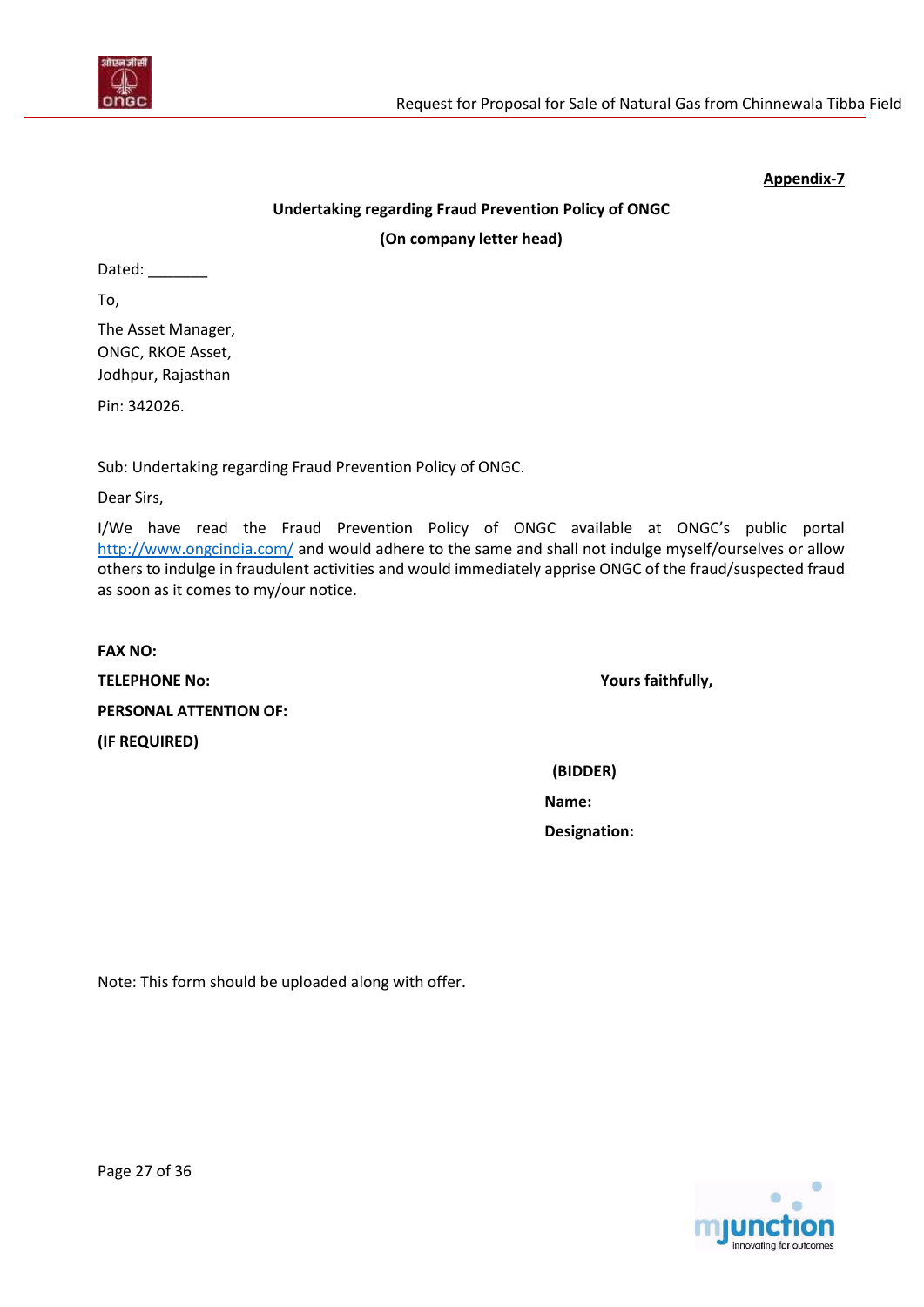

#### **Appendix -8**

# **Undertaking regarding statuary/ regulatory compliances prior to commencement of gas off-take**

#### **(On company letter head)**

Dated:

To,

The Asset Manager, ONGC, RKOE Asset, Jodhpur, Rajasthan

Pin: 342026.

Dear Sirs,

We have read the terms and conditions provided in the RFP and GSA regarding obligation of the bidder to obtain all the necessary statutory/regulatory clearance for the proposed gas usage.

We agree and undertake that we will obtain all the necessary statutory/regulatory compliances before commencement of gas offtake and will furnish an undertaking as per Appendix 8A of the RFP confirming that we have obtained all necessary statutory / regulatory compliances and approvals before commencement of the gas offtake. We also confirm that we will hold harmless and indemnify ONGC against any loss, damage, notice, prosecution etc arising out of commencement of gas by ONGC relying on the undertaking furnished by us.

We also agree and undertake that any delay in gas offtake due on such account would lead to encashment of payment security as per claus[e 3.5.1](#page-6-3) of this RFP.

**FAX NO: TELEPHONE No: Yours faithfully, PERSONAL ATTENTION OF: (IF REQUIRED)**

**(BIDDER) Name: Designation:**

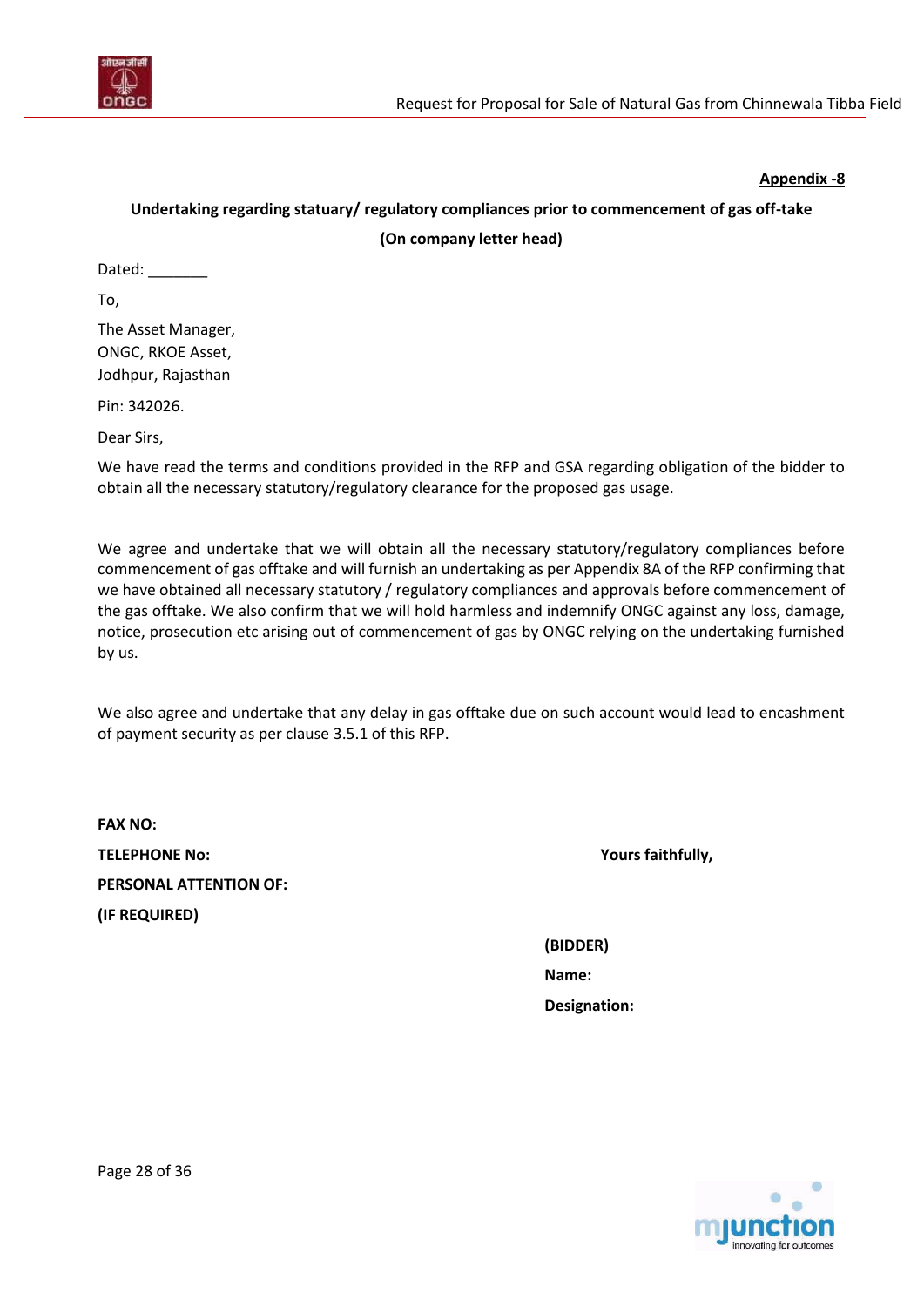

**Appendix -8A**

### <span id="page-28-0"></span>**Undertaking regarding statuary/ regulatory compliances prior to commencement of gas off-take**

**(On company letter head)**

Dated:

To,

The Asset Manager, ONGC, RKOE Asset, Jodhpur, Rajasthan

Pin: 342026.

Dear Sirs,

We have read the terms and conditions provided in the RFP and GSA regarding obligation of the bidder to obtain all the necessary statutory/regulatory clearance for the proposed gas usage.

We confirm that we have obtained all the necessary statutory/regulatory compliances and approvals for commencement of gas offtake as per terms of RFP and GSA. We further confirm that we will hold harmless and indemnify ONGC against any loss, damage, notice, prosecution etc arising out of commencement of gas by ONGC relying on the undertaking furnished by us.

**FAX NO: TELEPHONE No: Yours faithfully, PERSONAL ATTENTION OF: (IF REQUIRED)**

**(Customer) Name: Designation:**

**Note: This Undertaking to be submitted before commencement of gas supply.**

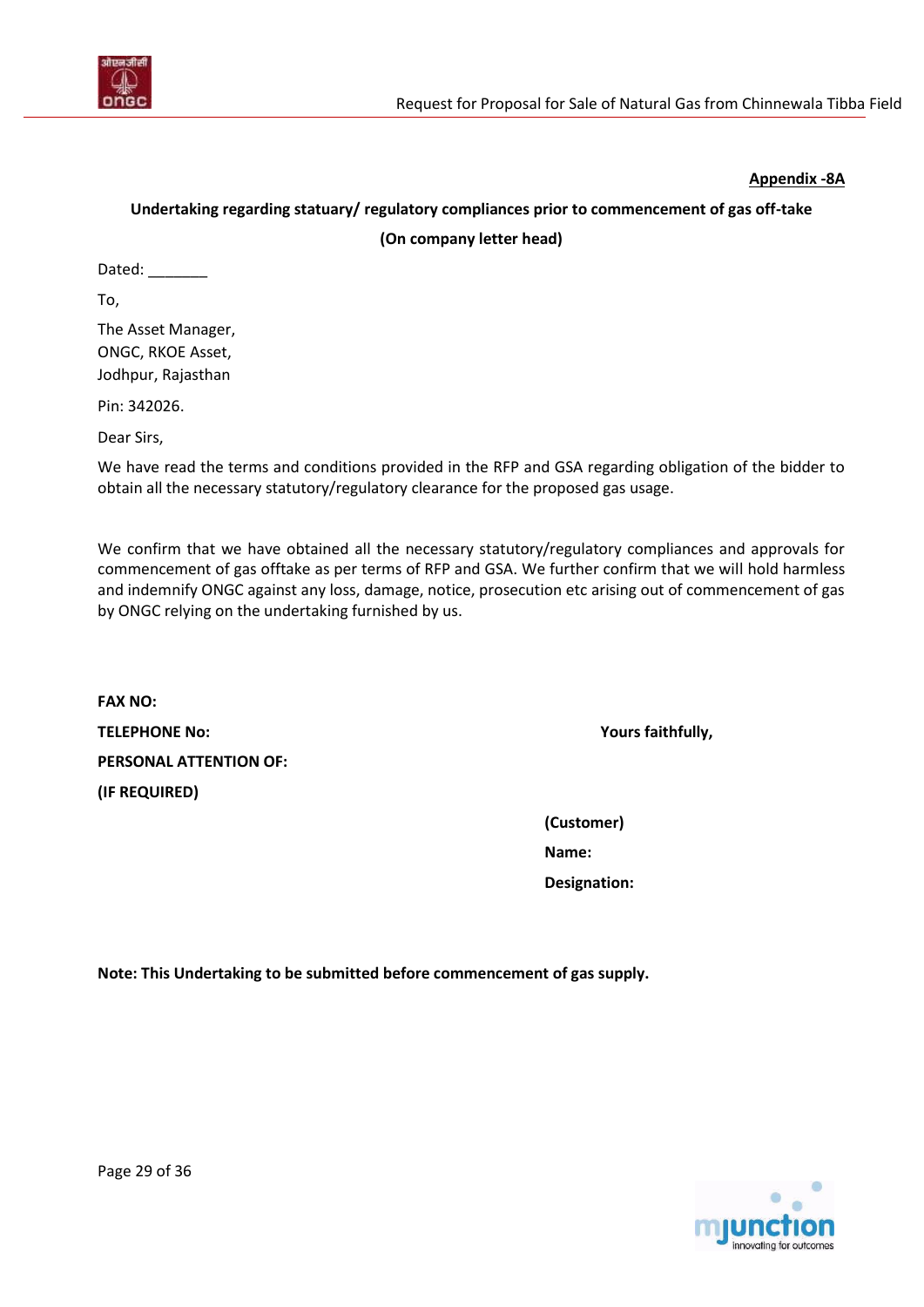

#### **Appendix-9**

#### **Declaration regarding banning order**

(On company letter head)

<span id="page-29-0"></span>Dated:

To,

The Asset Manager, ONGC, RKOE Asset, Jodhpur, Rajasthan

Pin: 342026.

#### **Sub: Declaration regarding banning order.**

Dear Sirs,

I/We hereby declare that neither ourselves, nor any of our allied concerns/partners/ associates/directors / proprietors involved in any capacity (the "bidder group"), are currently serving any banning orders issued by ONGC or its subsidiaries debarring the bidder group from carrying on business dealings with ONGC or its subsidiaries.

FAX NO: TELEPHONE No: Yours faithfully, PERSONAL ATTENTION OF: (IF REQUIRED)

**(BIDDER)**

**Name:**

 **Designation:**

Note: This form should be uploaded along with offer.

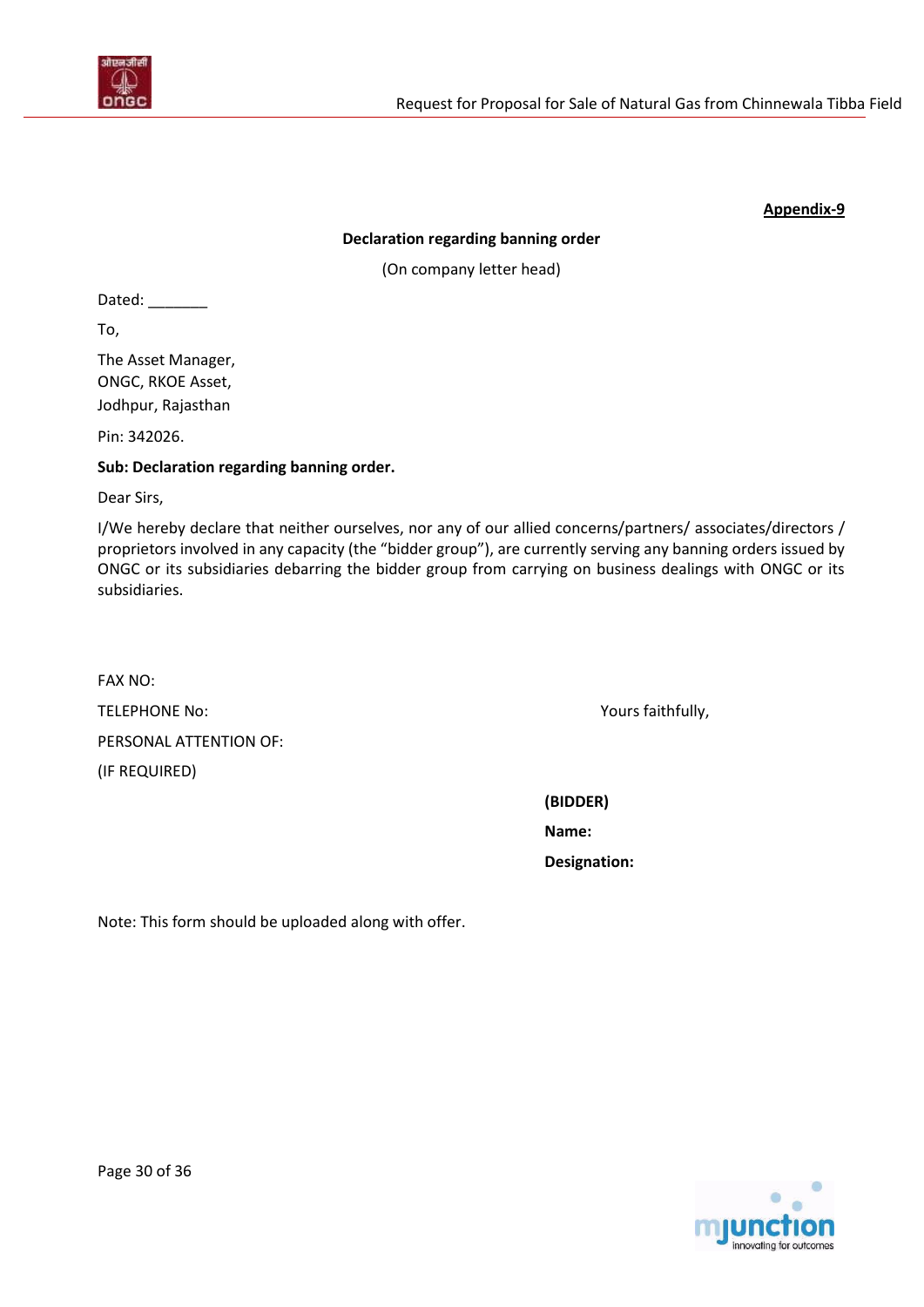

#### **Appendix -10**

#### **PROFORMA OF INTEGRITY PACT, AS REVISED VIDE CIRCULAR NO.44/2016**

#### <span id="page-30-0"></span>**(To be executed on plain paper and applicable for all tenders of value above Rs.1 crore)**

#### **INTEGRITY PACT**

Between

Oil and Natural Gas Corporation Ltd (ONGC) hereinafter referred to as "The Principal",

and

…………………………………………… hereinafter referred to as "The Bidder/ Contractor"

#### **Preamble**

The Principal intends to award, under laid down organizational procedures, contract/s for ---------------------------. The Principal values full compliance with all relevant laws and regulations, and the principles of economic use of resources, and of fairness and transparency in its relations with its Bidder/s and Contractor/s.

In order to achieve these goals, the Principal cooperates with the renowned international Non-Governmental Organisation "Transparency International" (TI). Following TI's national and international experience, the Principal will appoint an external independent Monitor who will monitor the tender process and the execution of the contract for compliance with the principles mentioned above.

#### **Section 1 Commitments of the Principal**

(1) The Principal commits itself to take all measures necessary to prevent corruption and to observe the following principles:-

1.No employee of the Principal, personally or through family members, will in connection with the tender for , or the execution of a contract, demand, take a promise for or accept, for him/herself or third person, any material or immaterial benefit which he/she is not legally entitled to.



Page 31 of 36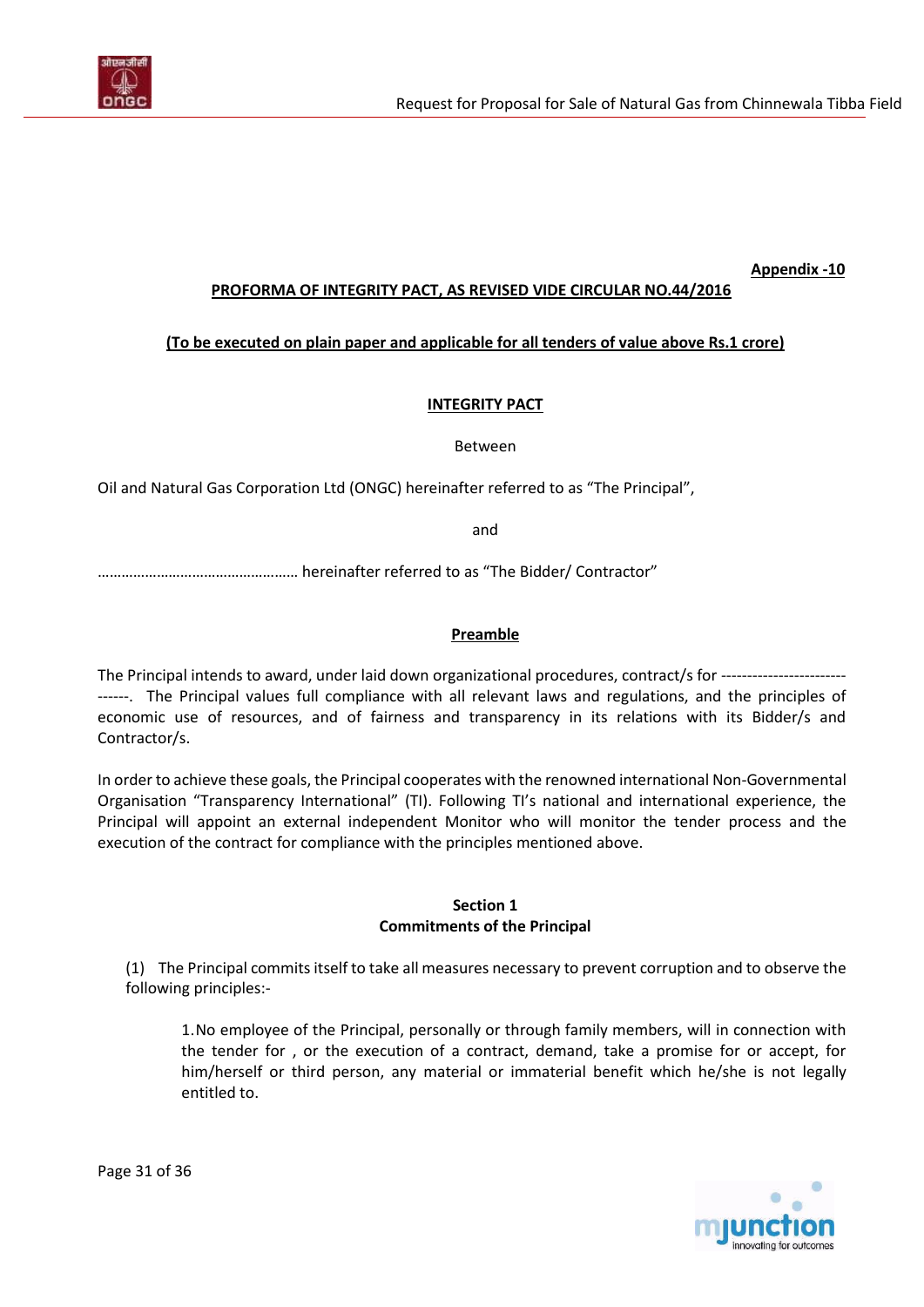

2.The Principal will, during the tender process treat all Bidders with equity and reason. The Principal will in particular, before and during the tender process, provide to all Bidders the same information and will not provide to any Bidder confidential / additional information through which the Bidder could obtain an advantage in relation to the tender process or the contract execution.

3.The Principal will exclude from the process all known prejudiced persons.

(2) If the Principal obtains information on the conduct of any of its employees which is a criminal offence under the relevant Anti-Corruption Laws of India, or if there be a substantive suspicion in this regard, the Principal will inform its Vigilance Office and in addition can initiate disciplinary actions.

#### **Section 2 Commitments of the Bidder/ contractor**

(1) The Bidder / Contractor commits itself to take all measures necessary to prevent corruption. He commits himself to observe the following principles during his participation in the tender process and during the contract execution.

1. The Bidder / Contractor will not , directly or through any other person or firm , offer, promise or give to any of the Principal's employees involved in the tender process or the execution of the contract or to any third person any material or immaterial benefit which he/she is not legally entitled to, in order to obtain in exchange an*y* advantage of any kind whatsoever during the tender process or during the execution of the contract.

2. The Bidder / Contractor will not enter with other Bidders into any undisclosed agreement or understanding, whether formal or informal. This applies in particular to prices, specifications, certifications, subsidiary contracts, submission or non-submission of bids or any other actions to restrict competitiveness or to introduce cartelisation in the bidding process.

3. The Bidder / Contractor will not commit any offence under the relevant Anti-corruption Laws of India ; further the Bidder / Contractor will not use improperly, for purposes of competition or personal gain, or pass on to others, any information or document provided by the Principal as part of the business relationship, regarding plans, technical proposals and business details, including information contained or transmitted electronically.

4. The Bidder / Contracto*r* will, when presenting his bid, disclose any and all payments he has made, is committed to or intends to make to agents, brokers or any other intermediaries in connection with the award of the contract.

(2) The Bidder / Contractor will not instigate third persons to commit offences outlined above or be an accessory to such offences.

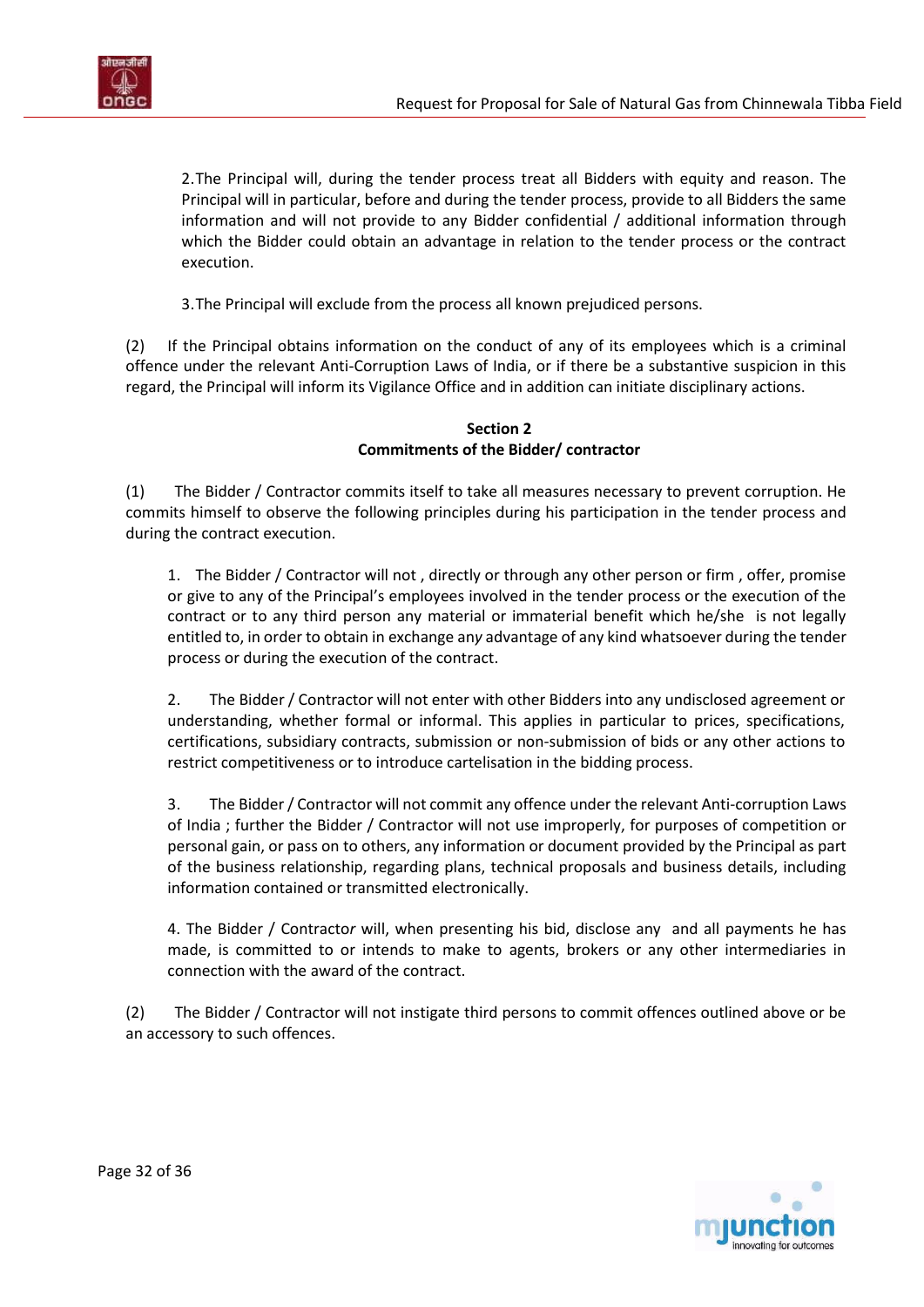

#### **Section 3**

#### **Disqualification from tender process and exclusion from future contracts**

If the Bidder, before contract award has committed a transgression through a violation of Section 2 or in any other form such as to put his reliability or credibility as Bidder into question, the Principal is entitled to disqualify the Bidder from the tender process or to terminate the contract, if already signed, for such reason.

i) If the Bidder / Contractor has committed a transgression through a violation of Section 2 such as to put his reliability or credibility into question, the Principal is entitled also to exclude the Bidder / Contractor from future contract award processes. The imposition and duration of the exclusion will be determined by the severity of the transgression. The severity will be dete*r*mined by the circumstances of the case, in particular the number of transgressions, the position of the transgressors within the company hierarchy of the Bidder and the amount of the damage. The exclusion will be imposed for a minimum of 6 months and maximum of 3 years.

ii) A transgression is considered to have occurred, if the Principal after due consideration of the available evidence, concludes that no reasonable doubt is possible.

iii) The Bidder accepts and undertakes to respect and uphold the Principal's absolute right to resort to and impose such exclusion and further accepts and undertakes not to challenge or question such exclusion on any ground, including the lack of any hearing before the decision to resort to such exclusion is taken. This undertaking is given freely and after obtaining independent legal advice.

iv) If the Bidder / Contractor can prove that he has restored / recouped the damage caused by him and has installed a suitable corruption prevention system, the Principal may revoke the exclusion prematurely.

#### **Section 4 Compensation for Damages**

(1) If the Principal has disqualified the Bidder from the tender process prior to the award according to Section 3, the Principal is entitled to demand and recover from the Bidder liquidated damages equivalent to Earnest Money Deposit / Bid Security.

(2) If the Principal has terminated the contract according to Section 3, or if the Principal is entitled to terminate the contract according to Section 3, the principal shall be entitled to demand and recover from the Contractor liquidated damages equivalent to Security Deposit / Performance Bank Guarantee.

(3) The bidder agrees and undertakes to pay the said amounts without protest or demur subject only to condition that if the Bidder / Contractor can prove and establish that the exclusion of the Bidder from the tender process or the termination of the contract after the contract award has caused no damage or less damage than the amount of the liquidated damages, the Bidder / Contractor shall compensate the Principal only to the extent of the damage in the amount proved.

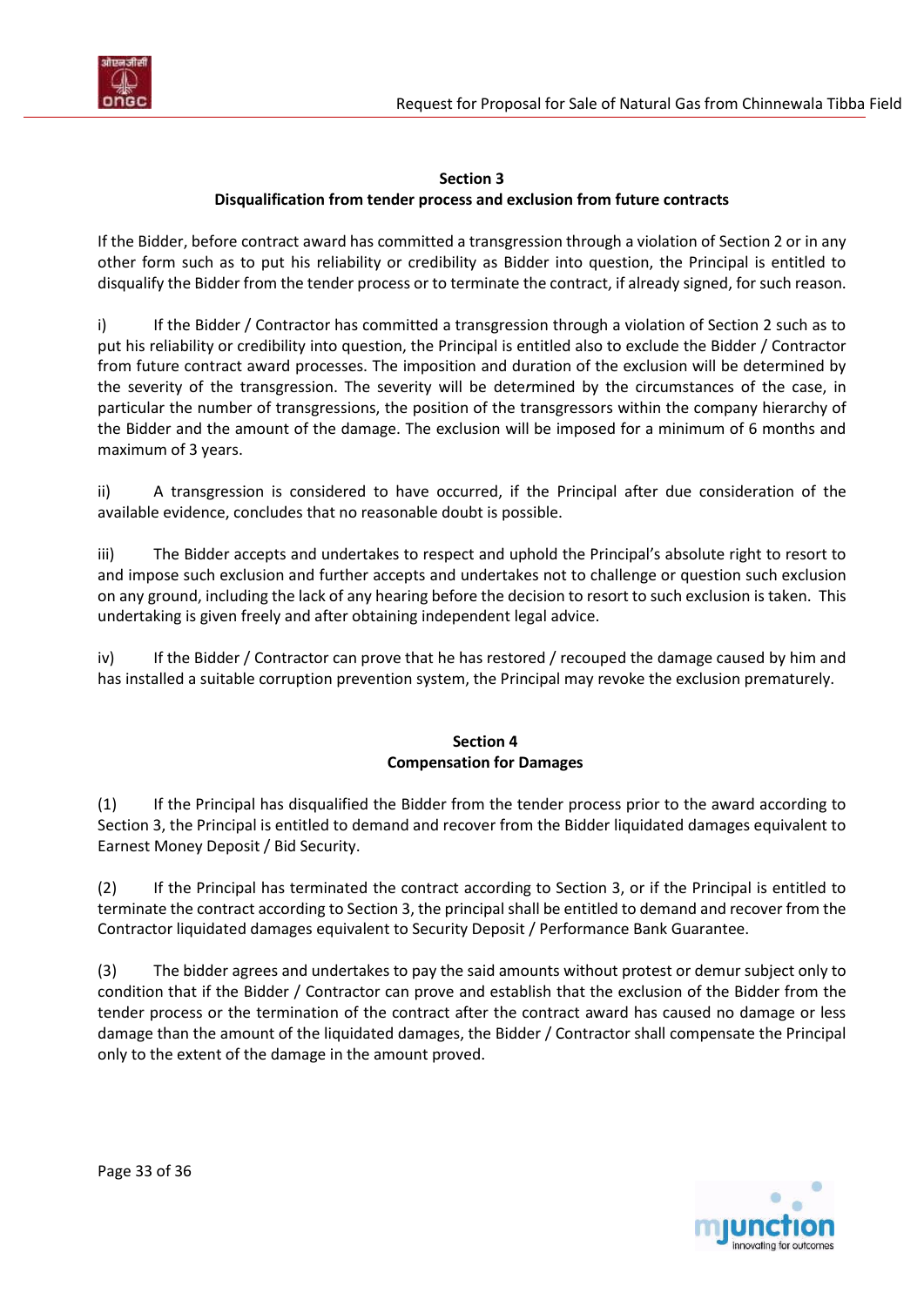

### **Section 5 Previous transgression**

(1) The Bidder declares that no previous transgressions occurred in the last 3 years with any other Company in any country conforming to the TI approach or with any other Public Sector Enterprise in India that could justify his exclusion from the tender process.

(2) If the Bidder makes incorrect statement on this subject, he can be disqualified from the tender process or the contract, if already awarded, can be terminated for such reason.

#### **Section 6 Equal treatment of all Bidders / Contractors / Subcontractors**

(1) The Principal will enter into Pacts on identical terms with all bidders and contractors.

(2) The Bidders(s) / Contractor(s) undertake(s) to procure from all the subcontractors a commitment in conformity with this Integrity Pact. The Bidder/Contractor shall be responsible for any violation(s) of the provisions laid down in this agreement/Pact by any of its sub-contractors / sub-vendors.

(3) The Principal will disqualify from the tender process all bidders who do not sign this Pact or violate its provisions.

### **Section 7 Criminal charges against violating Bidders/Contractors/Subcontractors**

If the Principal obtains knowledge of conduct of a Bidder, Contractor or Subcontractor, or of an employee or a representative or an associate of a Bidder, Contractor or Subcontractor which constitutes corruption, or if the Principal has substantive suspicion in this regard, the Principal will inform the Vigilance Office.

### **Section 8**

### **External Independent Monitor / Monitors (three in number depending on the size of the contract) (to be decided by the Chairperson of the Principal)**

(1) The Principal appoints competent and credible external independent Monitor for this Pact. The task of the Monitor is to review independently and objectively, whether and to what extent the parties comply with the obligations under this agreement.

(2) The Monitor is not subject to instructions by the representatives of the parties and performs his functions neutrally and independently. He reports to the Chairperson of the Board of the Principal.

(3) The Contractor accepts that the Monitor has the right to access without restriction to all Project documentation of the Principal including that provided by the Contractor*.* The Contractor will also grant the Monitor, upon his request and demonstration of a valid interest, unrestricted and unconditional access to his project documentation. The same is applicable to Subcontractors. The Monitor is under contractual



Page 34 of 36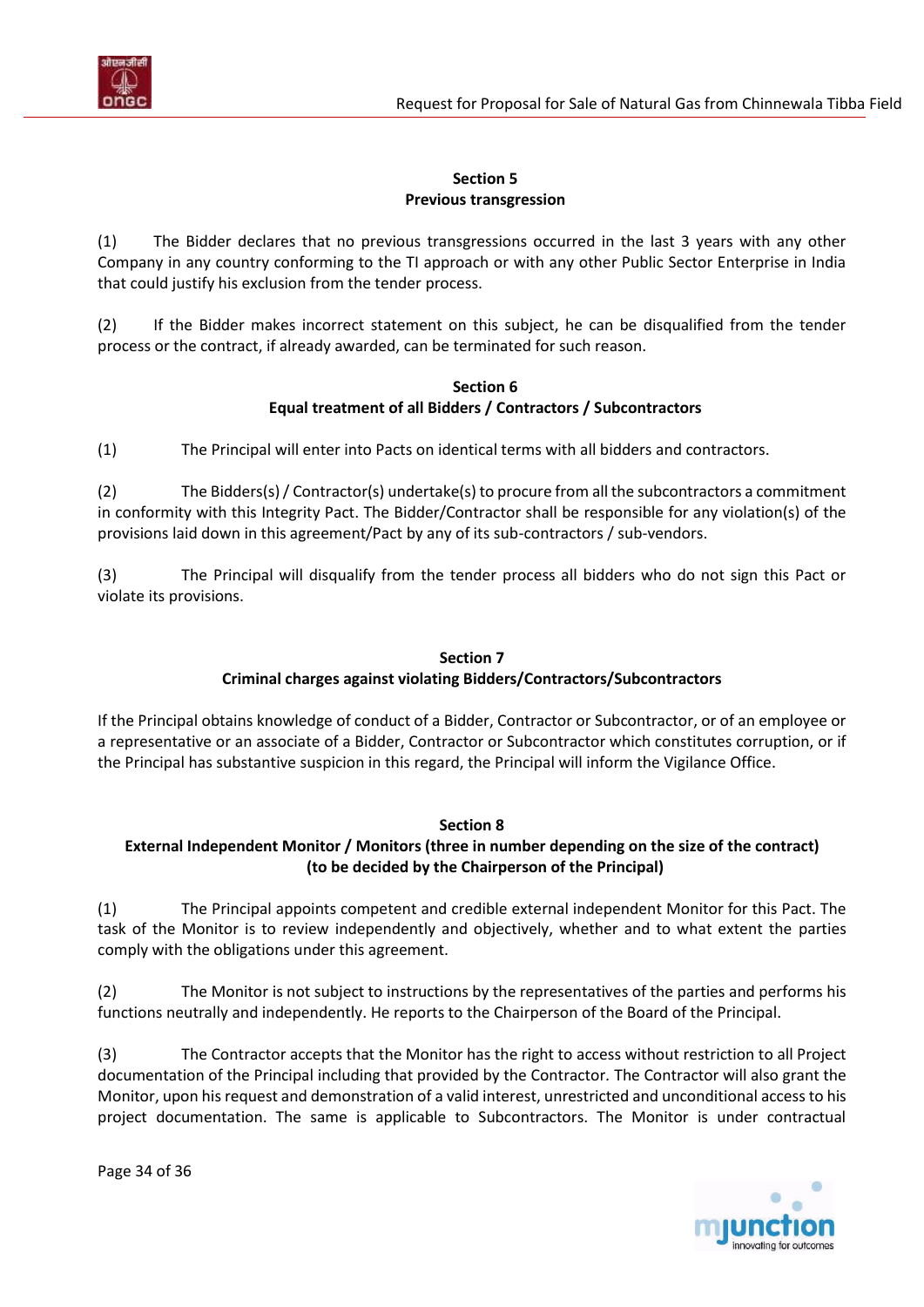

obligation to treat the information and documents of the Bidder / Contractor / Subcontractor with confidentiality.

(4) The Principal will provide to the Monitor sufficient information about all meetings among the parties related to the Project provided such meetings could have an impact on the contractual relations between the Principal and the Contractor. The parties offer to the Monitor the option to participate in such meetings.

(5) As soon as the Monitor notices, or believes to notice, a violation of this agreement, he will so inform the Management of the Principal and request the Management to discontinue or heal the violation, or to take other relevant action. The monitor can in this regard submit non-binding recommendations. Beyond this, the Monitor has no right to demand from the parties that they act in a specific manner, refrain from action or tolerate action. However, the Independent External Monitor shall give an opportunity to the bidder / contractor to present its case before making its recommendations to the Principal.

(6) The Monitor will submit a written report to the Chairperson of the Board of the Principal within 8 to 10 weeks from the date of reference or intimation to him by the 'Principal' and, should the occasion arise, submit proposals for correcting problematic situations.

(7) Monitor shall be entitled to compensation on the same terms as being extended to / provided to Outside Expert Committee members / Chairman as prevailing with Principal.

(8) If the Monitor has reported to the Chairperson of the Board a substantiated suspicion of an offence under relevant Anti-Corruption Laws of India, and the Chairperson has not, within reasonable time, taken visible action to proceed against such offence or reported it to the Vigilance Office, the Monitor may also transmit this information directly to the Central Vigilance Commissioner, Government of India.

(9) The word 'Monitor' would include both singular and plural.

#### **Section 9 Pact Duration**

This Pact begins when both parties have legally signed it. It expires for the Contractor 12 months after the last payment under the respective contract, and for all other Bidders 6 months after the contract has been awarded.

If any claim is made / lodged during this time, the same shall be binding and continue to be valid despite the lapse of this pact as specified above, unless it is discharged / determined by Chairperson of the Principal.

#### **Section 10 Other provisions**

(1) This agreement is subject to Indian Law. Place of performance and jurisdiction is the Registered Office of the Principal, i.e. New Delhi.The Arbitration clause provided in the main tender document / contract shall not be applicable for any issue / dispute arising under Integrity Pact.



Page 35 of 36